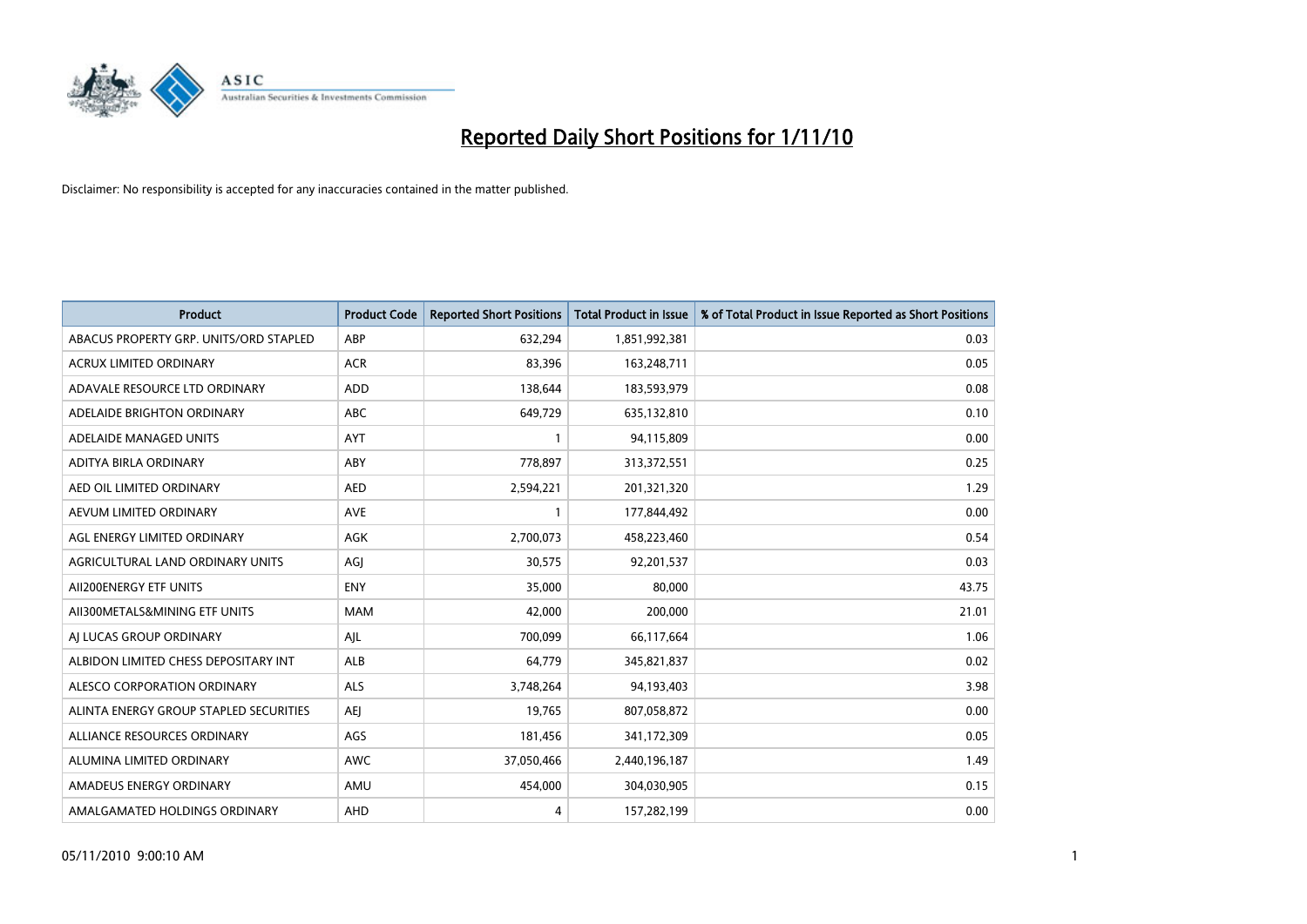

| <b>Product</b>                          | <b>Product Code</b> | <b>Reported Short Positions</b> | Total Product in Issue | % of Total Product in Issue Reported as Short Positions |
|-----------------------------------------|---------------------|---------------------------------|------------------------|---------------------------------------------------------|
| AMCOR LIMITED ORDINARY                  | <b>AMC</b>          | 2,442,387                       | 1,224,359,762          | 0.20                                                    |
| AMP LIMITED ORDINARY                    | AMP                 | 18,263,736                      | 2,094,424,200          | 0.86                                                    |
| AMPELLA MINING ORDINARY                 | <b>AMX</b>          | 28,097                          | 200,225,108            | 0.01                                                    |
| ANDEAN RESOURCES LTD ORDINARY           | <b>AND</b>          | 459,354                         | 548,450,367            | 0.07                                                    |
| ANSELL LIMITED ORDINARY                 | <b>ANN</b>          | 1,040,925                       | 132,894,402            | 0.78                                                    |
| ANTARES ENERGY LTD ORDINARY             | <b>AZZ</b>          | 168,654                         | 299,333,110            | 0.06                                                    |
| ANZ BANKING GRP LTD ORDINARY            | ANZ                 | 8,441,389                       | 2,559,768,592          | 0.31                                                    |
| APA GROUP STAPLED SECURITIES            | <b>APA</b>          | 5,562,673                       | 551,689,118            | 1.03                                                    |
| APEX MINERALS NL ORDINARY               | <b>AXM</b>          | 885,146                         | 3,567,819,909          | 0.02                                                    |
| APN EUROPEAN RETAIL UNITS STAPLED SEC.  | <b>AEZ</b>          | 11,832                          | 544,910,660            | 0.00                                                    |
| APN NEWS & MEDIA ORDINARY               | <b>APN</b>          | 10,621,901                      | 606,084,019            | 1.76                                                    |
| APOLLO GAS LIMITED ORDINARY             | <b>AZO</b>          | 71,180                          | 90,400,136             | 0.08                                                    |
| AQUARIUS PLATINUM. ORDINARY             | <b>AOP</b>          | 6,380,952                       | 463,231,008            | 1.37                                                    |
| AOUILA RESOURCES ORDINARY               | <b>AQA</b>          | 1,325,502                       | 322,862,186            | 0.38                                                    |
| ARAFURA RESOURCE LTD ORDINARY           | ARU                 | 1,812,290                       | 291,300,342            | 0.61                                                    |
| ARDENT LEISURE GROUP STAPLED SECURITIES | AAD                 | 1,475,699                       | 312,836,274            | 0.46                                                    |
| ARISTOCRAT LEISURE ORDINARY             | <b>ALL</b>          | 26,574,814                      | 533,983,910            | 4.97                                                    |
| ASCIANO GROUP STAPLED SECURITIES        | <b>AIO</b>          | 14,903,458                      | 2,926,103,883          | 0.51                                                    |
| ASG GROUP LIMITED ORDINARY              | <b>ASZ</b>          | 25,993                          | 154,567,466            | 0.01                                                    |
| ASPEN GROUP ORD/UNITS STAPLED           | <b>APZ</b>          | 1,103,312                       | 583,934,711            | 0.18                                                    |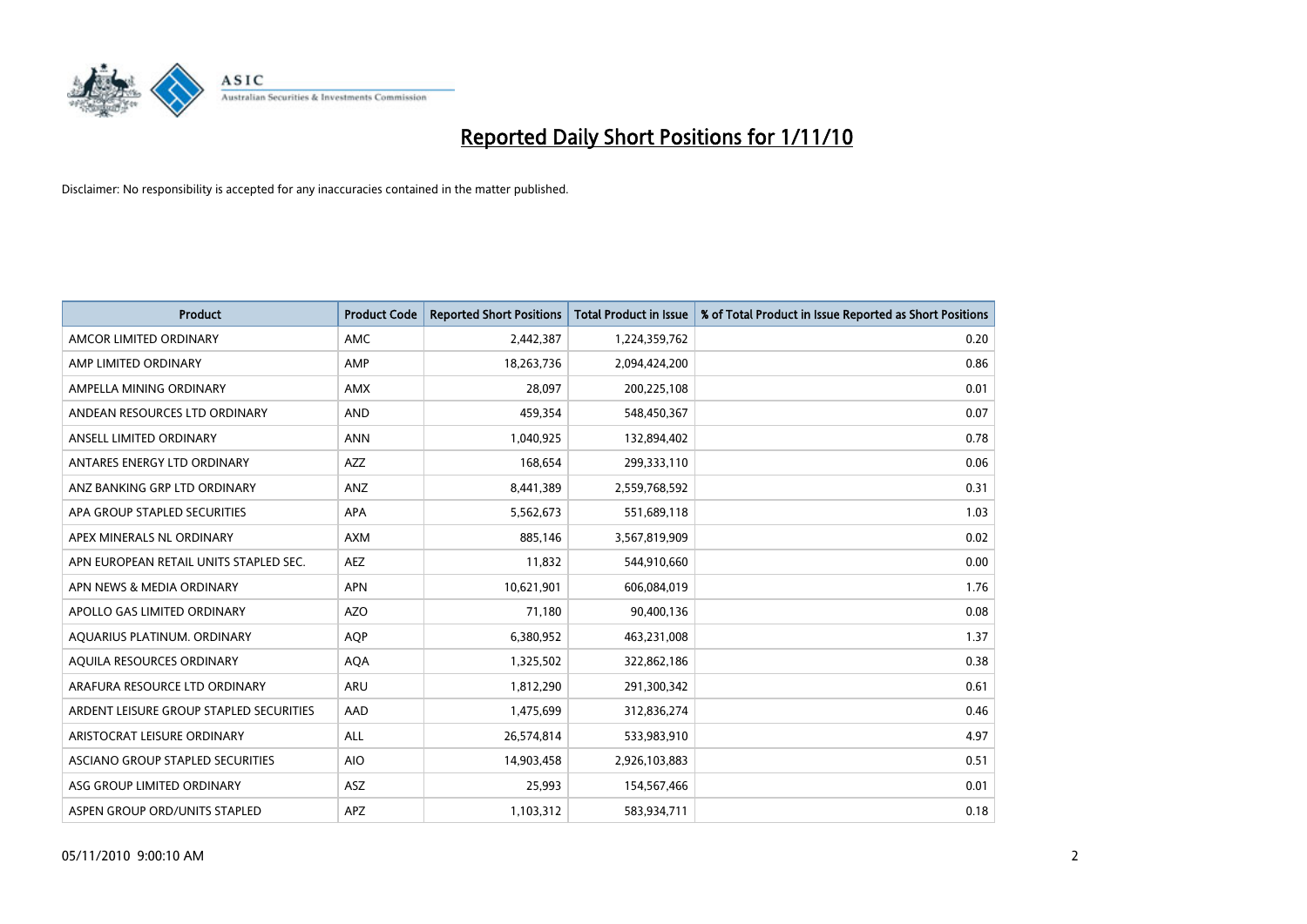

| <b>Product</b>                          | <b>Product Code</b> | <b>Reported Short Positions</b> | Total Product in Issue | % of Total Product in Issue Reported as Short Positions |
|-----------------------------------------|---------------------|---------------------------------|------------------------|---------------------------------------------------------|
| ASPIRE MINING LTD ORDINARY              | <b>AKM</b>          | 10,000                          | 275,600,548            | 0.00                                                    |
| ASTON RES LTD ORDINARY                  | <b>AZT</b>          | 1,058                           | 204,527,604            | 0.00                                                    |
| ASTRO JAP PROP GROUP STAPLED SECURITIES | AJA                 | 123,335                         | 508,212,161            | 0.02                                                    |
| ASX LIMITED ORDINARY                    | ASX                 | 1,708,673                       | 175,136,729            | 0.97                                                    |
| ATLANTIC LIMITED ORDINARY               | ATI                 | 22,613                          | 107,522,356            | 0.02                                                    |
| ATLAS IRON LIMITED ORDINARY             | <b>AGO</b>          | 5,929,342                       | 540,082,119            | 1.08                                                    |
| <b>AURORA OIL &amp; GAS ORDINARY</b>    | <b>AUT</b>          | 330.829                         | 318,365,342            | 0.10                                                    |
| <b>AUSDRILL LIMITED ORDINARY</b>        | <b>ASL</b>          | 229,156                         | 261,820,159            | 0.08                                                    |
| AUSENCO LIMITED ORDINARY                | AAX                 | 3,825,243                       | 122,427,576            | 3.12                                                    |
| <b>AUST VINTAGE LTD ORDINARY</b>        | <b>AVG</b>          | 14,517                          | 128,282,317            | 0.01                                                    |
| AUSTAL LIMITED ORDINARY                 | ASB                 | 241,921                         | 188,069,638            | 0.11                                                    |
| <b>AUSTAR UNITED ORDINARY</b>           | <b>AUN</b>          | 9,849,749                       | 1,271,329,063          | 0.77                                                    |
| AUSTBROKERS HOLDINGS ORDINARY           | <b>AUB</b>          | $\overline{2}$                  | 54,339,433             | 0.00                                                    |
| AUSTEREO GROUP LTD. ORDINARY            | <b>AEO</b>          | 81,916                          | 344,783,708            | 0.02                                                    |
| AUSTIN ENGINEERING ORDINARY             | ANG                 | 17,133                          | 71,314,403             | 0.02                                                    |
| <b>AUSTRALAND ASSETS ASSETS</b>         | AAZPB               | 1,168                           | 2,750,000              | 0.04                                                    |
| AUSTRALAND PROPERTY STAPLED SECURITY    | <b>ALZ</b>          | 137,346                         | 576,837,197            | 0.02                                                    |
| AUSTRALIAN AGRICULT. ORDINARY           | <b>AAC</b>          | 4,697,105                       | 264,264,459            | 1.76                                                    |
| <b>AUSTRALIAN EDUCATION UNITS</b>       | <b>AEU</b>          | 625,000                         | 134,973,383            | 0.46                                                    |
| AUSTRALIAN INFRASTR, UNITS/ORDINARY     | <b>AIX</b>          | 182,544                         | 620,733,944            | 0.02                                                    |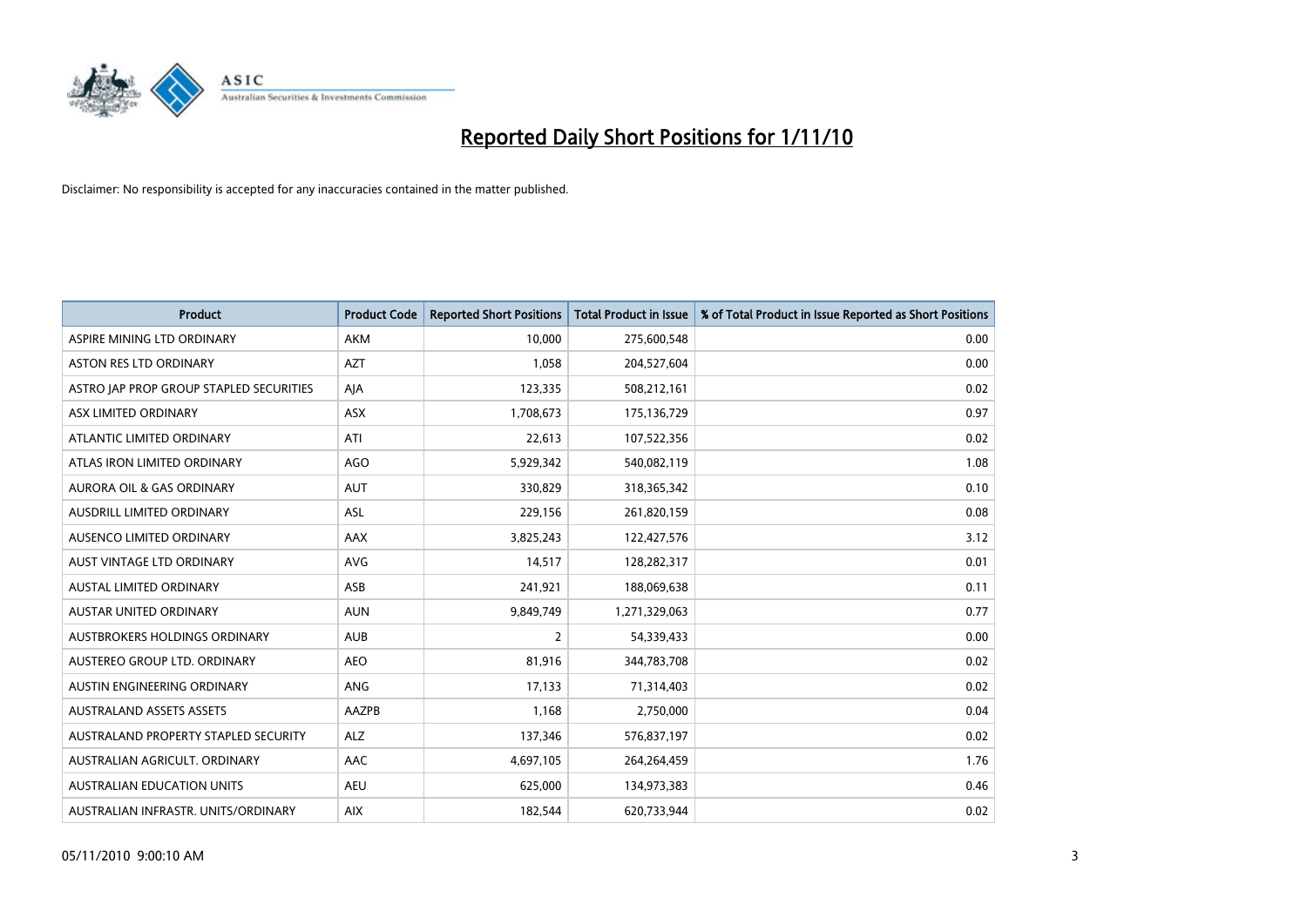

| <b>Product</b>                       | <b>Product Code</b> | <b>Reported Short Positions</b> | Total Product in Issue | % of Total Product in Issue Reported as Short Positions |
|--------------------------------------|---------------------|---------------------------------|------------------------|---------------------------------------------------------|
| AUSTRALIAN MINES LTD ORDINARY        | <b>AUZ</b>          | 1,400,000                       | 6,981,662,168          | 0.02                                                    |
| AUSTRALIAN PHARM, ORDINARY           | API                 | 829,567                         | 488,115,883            | 0.16                                                    |
| AVEXA LIMITED ORDINARY               | <b>AVX</b>          | 243,657                         | 847,688,779            | 0.03                                                    |
| AVOCA RESOURCES ORDINARY             | <b>AVO</b>          | 529,305                         | 302,379,660            | 0.17                                                    |
| AWB LIMITED ORDINARY                 | <b>AWB</b>          | 2,533,889                       | 824,186,720            | 0.30                                                    |
| AWE LIMITED ORDINARY                 | <b>AWE</b>          | 2,660,356                       | 521,871,941            | 0.52                                                    |
| AXA ASIA PACIFIC ORDINARY            | <b>AXA</b>          | 1,105,162                       | 2,067,095,545          | 0.04                                                    |
| BANK OF QUEENSLAND. ORDINARY         | <b>BOO</b>          | 660,853                         | 220,044,823            | 0.29                                                    |
| <b>BANNERMAN RESOURCES ORDINARY</b>  | <b>BMN</b>          | 336,243                         | 201,710,934            | 0.17                                                    |
| <b>BASS STRAIT OIL CO ORDINARY</b>   | <b>BAS</b>          | 1,482                           | 291,030,250            | 0.00                                                    |
| <b>BATHURST RESOURCES ORDINARY</b>   | <b>BTU</b>          | 3,183,294                       | 236,315,015            | 1.34                                                    |
| <b>BAUXITE RESOURCE LTD ORDINARY</b> | <b>BAU</b>          | 44,797                          | 234,379,896            | 0.02                                                    |
| <b>BC IRON LIMITED ORDINARY</b>      | <b>BCI</b>          | 21.500                          | 83,911,000             | 0.03                                                    |
| BEACH ENERGY LIMITED ORDINARY        | <b>BPT</b>          | 2,507,220                       | 1,098,548,140          | 0.21                                                    |
| BENDIGO AND ADELAIDE ORDINARY        | <b>BEN</b>          | 3,342,235                       | 357,550,269            | 0.94                                                    |
| BENDIGO MINING LTD ORDINARY          | <b>BDG</b>          | 3,474,820                       | 509,712,735            | 0.68                                                    |
| BERKELEY RESOURCES ORDINARY          | <b>BKY</b>          | 125,787                         | 137,632,135            | 0.09                                                    |
| BHP BILLITON LIMITED ORDINARY        | <b>BHP</b>          | 13,247,176                      | 3,356,081,497          | 0.36                                                    |
| <b>BILLABONG ORDINARY</b>            | <b>BBG</b>          | 6,379,877                       | 253,613,826            | 2.52                                                    |
| <b>BIOTA HOLDINGS ORDINARY</b>       | <b>BTA</b>          | 1,740,989                       | 180,691,377            | 0.97                                                    |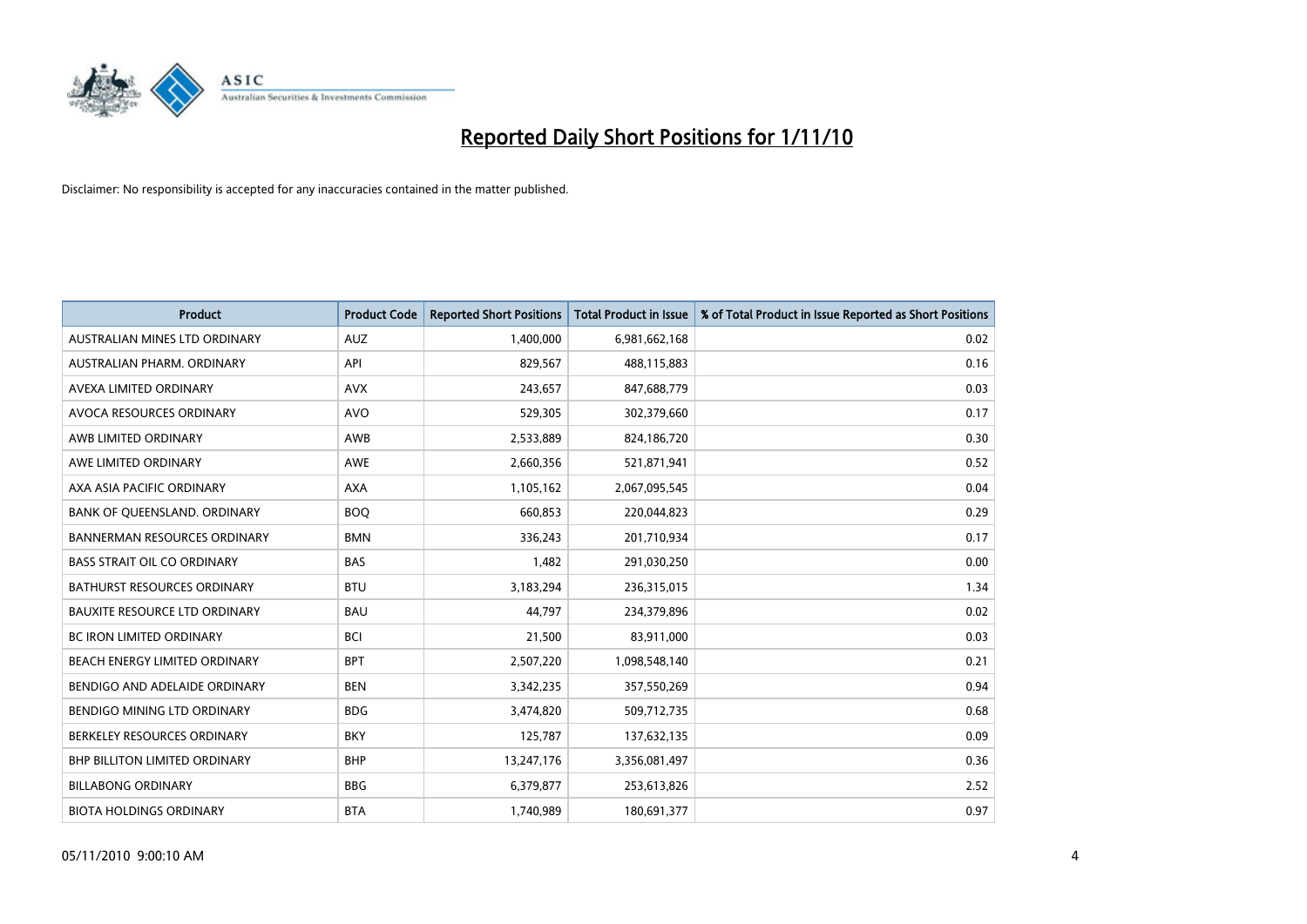

| <b>Product</b>                       | <b>Product Code</b> | <b>Reported Short Positions</b> | Total Product in Issue | % of Total Product in Issue Reported as Short Positions |
|--------------------------------------|---------------------|---------------------------------|------------------------|---------------------------------------------------------|
| <b>BISALLOY STEEL ORDINARY</b>       | <b>BIS</b>          | 84,480                          | 216,455,965            | 0.04                                                    |
| BKI INVESTMENT LTD ORDINARY          | BKI                 | 508                             | 420,919,092            | 0.00                                                    |
| <b>BLACKTHORN RESOURCES ORDINARY</b> | <b>BTR</b>          | 35,848                          | 106,885,300            | 0.03                                                    |
| <b>BLUESCOPE STEEL LTD ORDINARY</b>  | <b>BSL</b>          | 23,482,934                      | 1,842,178,270          | 1.24                                                    |
| <b>BOART LONGYEAR ORDINARY</b>       | <b>BLY</b>          | 3,114,997                       | 461,163,412            | 0.66                                                    |
| <b>BOOM LOGISTICS ORDINARY</b>       | <b>BOL</b>          | 382,999                         | 461,500,712            | 0.08                                                    |
| BORAL LIMITED, ORDINARY              | <b>BLD</b>          | 19,811,289                      | 724,369,392            | 2.74                                                    |
| BOTSWANA METALS LTD ORDINARY         | <b>BML</b>          | 7,000                           | 106,087,760            | 0.01                                                    |
| <b>BOW ENERGY LIMITED ORDINARY</b>   | <b>BOW</b>          | 2,149,499                       | 280,807,187            | 0.77                                                    |
| <b>BRADKEN LIMITED ORDINARY</b>      | <b>BKN</b>          | 691,258                         | 139,639,929            | 0.49                                                    |
| <b>BRAMBLES LIMITED ORDINARY</b>     | <b>BXB</b>          | 10,973,055                      | 1,434,340,234          | 0.71                                                    |
| <b>BREVILLE GROUP LTD ORDINARY</b>   | <b>BRG</b>          | 2,740                           | 129,515,322            | 0.00                                                    |
| <b>BRICKWORKS LIMITED ORDINARY</b>   | <b>BKW</b>          | 27,753                          | 147,235,904            | 0.01                                                    |
| <b>BROCKMAN RESOURCES ORDINARY</b>   | <b>BRM</b>          | 233,245                         | 142,673,151            | 0.17                                                    |
| BT INVESTMENT MNGMNT ORDINARY        | <b>BTT</b>          | 544,148                         | 160,000,000            | 0.34                                                    |
| BUNNINGS WAREHOUSE ORDINARY UNITS    | <b>BWP</b>          | 829,323                         | 427,042,646            | 0.20                                                    |
| <b>BURU ENERGY ORDINARY</b>          | <b>BRU</b>          | 171,612                         | 182,780,549            | 0.09                                                    |
| CABCHARGE AUSTRALIA ORDINARY         | CAB                 | 884,272                         | 120,437,014            | 0.72                                                    |
| CALTEX AUSTRALIA ORDINARY            | <b>CTX</b>          | 7,465,862                       | 270,000,000            | 2.77                                                    |
| <b>CAMPBELL BROTHERS ORDINARY</b>    | CPB                 | 1,220,823                       | 63,517,495             | 1.92                                                    |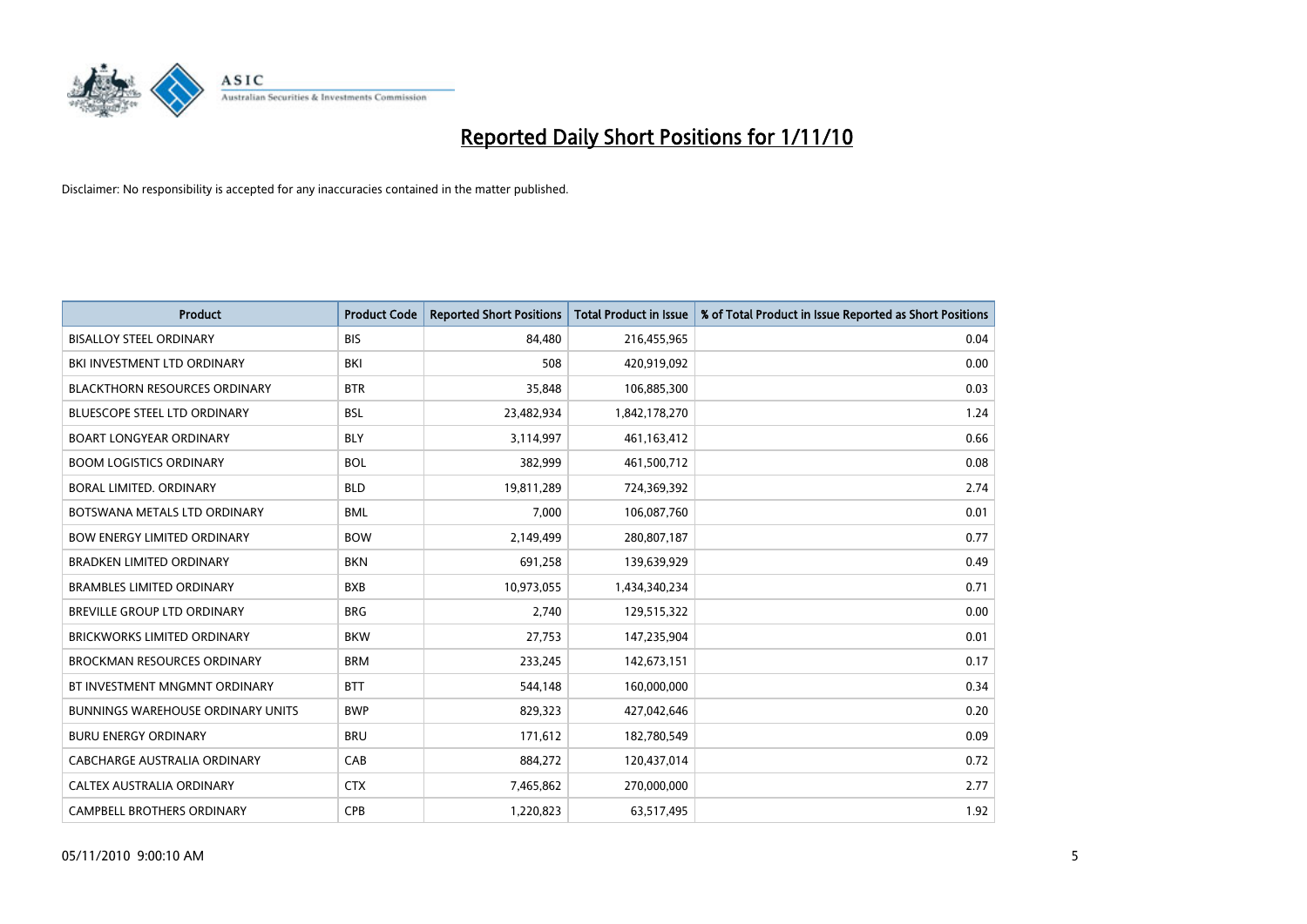

| <b>Product</b>                           | <b>Product Code</b> | <b>Reported Short Positions</b> | Total Product in Issue | % of Total Product in Issue Reported as Short Positions |
|------------------------------------------|---------------------|---------------------------------|------------------------|---------------------------------------------------------|
| CAPE LAMBERT RES LTD ORDINARY            | <b>CFE</b>          | 555,149                         | 593,166,467            | 0.09                                                    |
| <b>CARBON ENERGY ORDINARY</b>            | <b>CNX</b>          | 536,128                         | 609,747,650            | 0.08                                                    |
| <b>CARDNO LIMITED ORDINARY</b>           | CDD                 | 12,795                          | 105,797,439            | 0.01                                                    |
| CARNARVON PETROLEUM ORDINARY             | <b>CVN</b>          | 2,110,356                       | 686,759,634            | 0.30                                                    |
| <b>CARNEGIE WAVE ENERGY ORDINARY</b>     | <b>CWE</b>          | 83.000                          | 565,237,627            | 0.01                                                    |
| CARPATHIAN RESOURCES ORDINARY            | <b>CPN</b>          | 75,000                          | 265,533,501            | 0.03                                                    |
| CARPENTARIA EXP. LTD ORDINARY            | CAP                 | 9.777                           | 94,071,301             | 0.01                                                    |
| CARSALES.COM LTD ORDINARY                | <b>CRZ</b>          | 1,367,331                       | 232,750,800            | 0.59                                                    |
| CASH CONVERTERS ORD/DIV ACCESS           | CCV                 | 68,191                          | 379,761,025            | 0.01                                                    |
| <b>CASPIAN OIL &amp; GAS ORDINARY</b>    | <b>CIG</b>          | 50.000                          | 1,331,500,513          | 0.00                                                    |
| CATALPA RESOURCES ORDINARY               | <b>CAH</b>          | 148,687                         | 162,776,842            | 0.09                                                    |
| CEC GROUP LIMITED ORDINARY               | <b>CEG</b>          | 1,750                           | 79,662,662             | 0.00                                                    |
| <b>CELLNET GROUP ORDINARY</b>            | <b>CLT</b>          | 1.342                           | 70,221,390             | 0.00                                                    |
| <b>CENTENNIAL COAL ORDINARY</b>          | CEY                 | 471.282                         | 395,126,381            | 0.12                                                    |
| CENTRAL PETROLEUM ORDINARY               | <b>CTP</b>          | 11,455                          | 982,297,842            | 0.00                                                    |
| CENTRO PROPERTIES UNITS/ORD STAPLED      | <b>CNP</b>          | 314,917                         | 972,414,514            | 0.03                                                    |
| CENTRO RETAIL GROUP STAPLED SECURITIES   | <b>CER</b>          | 832,640                         | 2,286,399,424          | 0.03                                                    |
| CERAMIC FUEL CELLS ORDINARY              | <b>CFU</b>          | 138,346                         | 1,200,679,566          | 0.01                                                    |
| <b>CFS RETAIL PROPERTY UNITS</b>         | <b>CFX</b>          | 30,684,263                      | 2,820,392,571          | 1.08                                                    |
| <b>CHALLENGER DIV.PRO. STAPLED UNITS</b> | <b>CDI</b>          | 51,871                          | 913,426,007            | 0.00                                                    |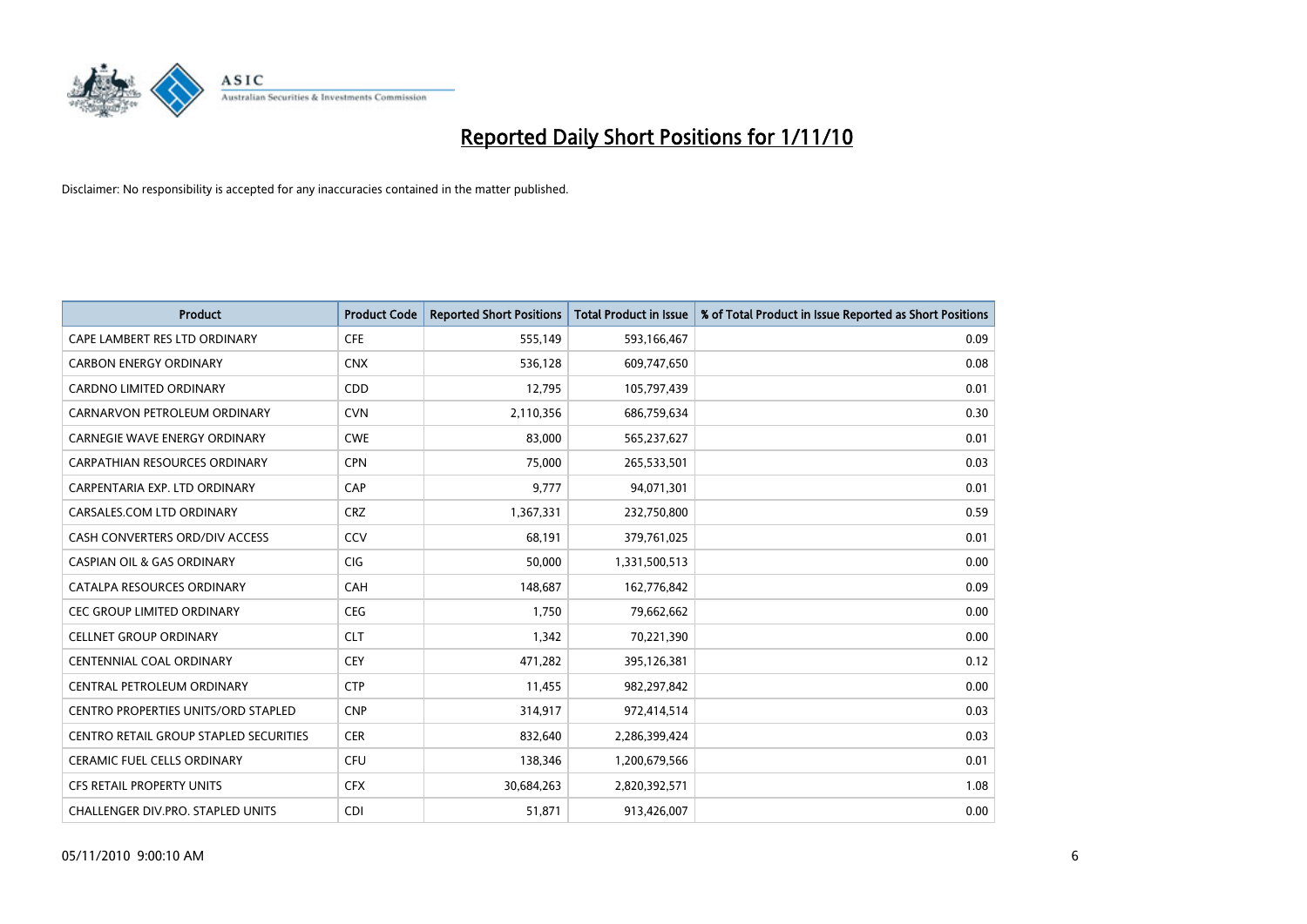

| <b>Product</b>                          | <b>Product Code</b> | <b>Reported Short Positions</b> | <b>Total Product in Issue</b> | % of Total Product in Issue Reported as Short Positions |
|-----------------------------------------|---------------------|---------------------------------|-------------------------------|---------------------------------------------------------|
| <b>CHALLENGER F.S.G.LTD ORDINARY</b>    | <b>CGF</b>          | 12,301,905                      | 502,403,359                   | 2.44                                                    |
| CHALLENGER INFRAST. STAPLED UNITS       | <b>CIF</b>          | 27,680                          | 316,223,785                   | 0.01                                                    |
| CHANDLER MACLEOD LTD ORDINARY           | <b>CMG</b>          | 11,970                          | 422,031,685                   | 0.00                                                    |
| CHARTER HALL GROUP STAPLED US PROHIBIT. | <b>CHC</b>          | 2,583,380                       | 1,225,365,088                 | 0.20                                                    |
| <b>CHARTER HALL OFFICE UNIT</b>         | COO                 | 437,011                         | 493,319,730                   | 0.09                                                    |
| <b>CHARTER HALL RETAIL UNITS</b>        | <b>COR</b>          | 163,991                         | 305,810,723                   | 0.06                                                    |
| CHEMGENEX PHARMACEUT ORDINARY           | <b>CXS</b>          | 195,195                         | 283,348,870                   | 0.07                                                    |
| CITADEL RESOURCE GRP ORDINARY           | CGG                 | 2,761,895                       | 2,367,666,467                 | 0.12                                                    |
| CITIGOLD CORP LTD ORDINARY              | <b>CTO</b>          | 2,098,686                       | 964,512,301                   | 0.22                                                    |
| CLINUVEL PHARMACEUT, ORDINARY           | <b>CUV</b>          | 41,277                          | 303,443,665                   | 0.01                                                    |
| <b>CLOUGH LIMITED ORDINARY</b>          | <b>CLO</b>          | 466,304                         | 771,906,269                   | 0.05                                                    |
| <b>COAL &amp; ALLIED ORDINARY</b>       | <b>CNA</b>          | 9,189                           | 86,584,735                    | 0.01                                                    |
| COAL OF AFRICA LTD ORDINARY             | <b>CZA</b>          | 1,392,054                       | 530,514,663                   | 0.27                                                    |
| <b>COALSPUR MINES LTD ORDINARY</b>      | <b>CPL</b>          | 880,932                         | 435,073,242                   | 0.20                                                    |
| COCA-COLA AMATIL ORDINARY               | <b>CCL</b>          | 3,556,425                       | 755,940,367                   | 0.44                                                    |
| <b>COCHLEAR LIMITED ORDINARY</b>        | <b>COH</b>          | 673,650                         | 56,638,557                    | 1.19                                                    |
| <b>COCKATOO COAL ORDINARY</b>           | <b>COK</b>          | 1,535,425                       | 970,036,951                   | 0.16                                                    |
| COEUR D'ALENE MINES. CDI 1:1            | <b>CXC</b>          | 1,425                           | 3,834,109                     | 0.04                                                    |
| <b>COFFEY INTERNATIONAL ORDINARY</b>    | <b>COF</b>          | 20,869                          | 129,035,760                   | 0.01                                                    |
| COMMONWEALTH BANK, ORDINARY             | CBA                 | 12,858,866                      | 1,548,882,074                 | 0.80                                                    |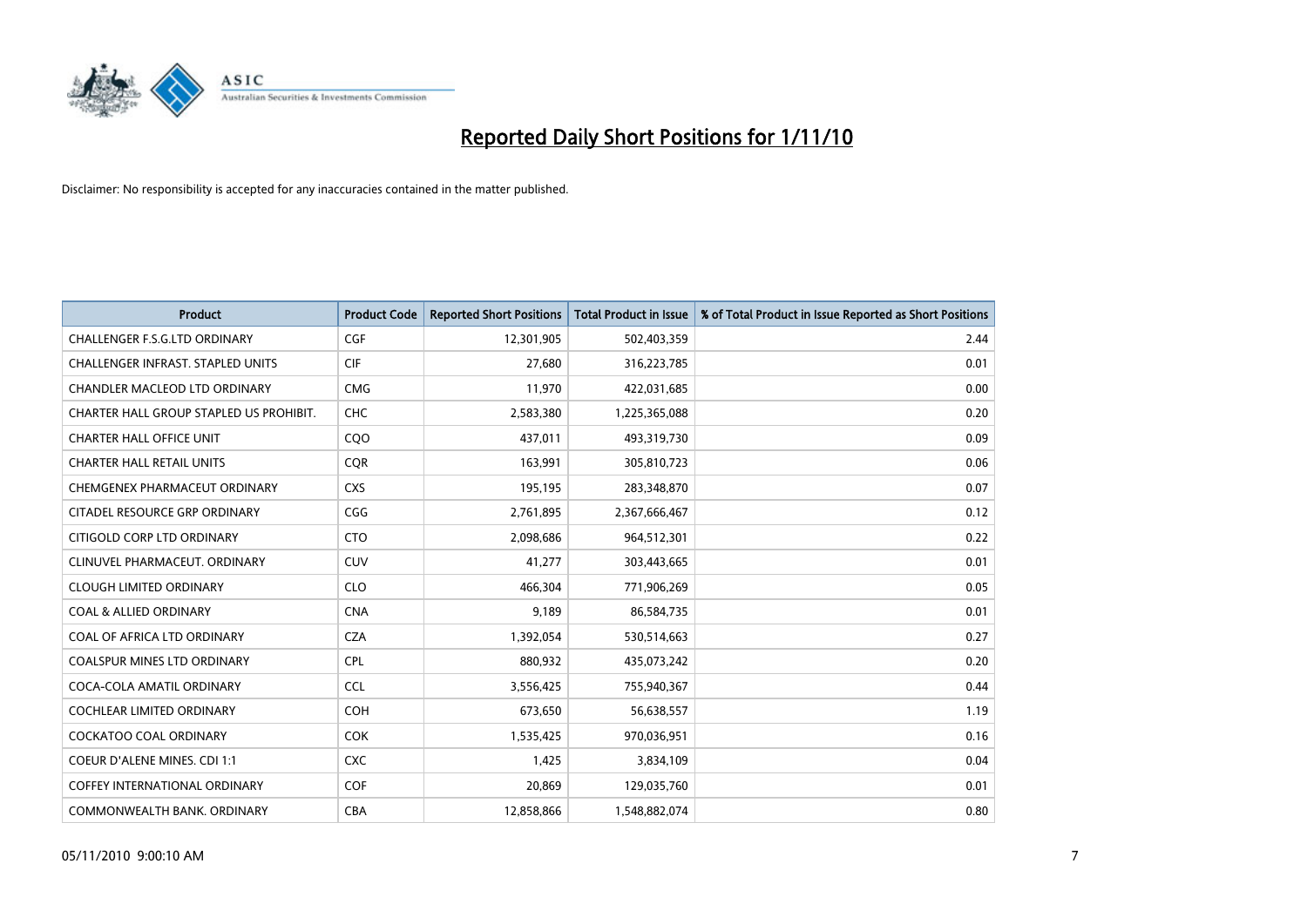

| <b>Product</b>                           | <b>Product Code</b> | <b>Reported Short Positions</b> | <b>Total Product in Issue</b> | % of Total Product in Issue Reported as Short Positions |
|------------------------------------------|---------------------|---------------------------------|-------------------------------|---------------------------------------------------------|
| <b>COMMONWEALTH PROP ORDINARY UNITS</b>  | <b>CPA</b>          | 16,207,903                      | 2,012,803,230                 | 0.83                                                    |
| <b>COMPASS RESOURCES ORDINARY</b>        | <b>CMR</b>          | 101,480                         | 147,402,920                   | 0.07                                                    |
| <b>COMPUTERSHARE LTD ORDINARY</b>        | CPU                 | 3,309,416                       | 555,664,059                   | 0.57                                                    |
| <b>CONNECTEAST GROUP STAPLED</b>         | <b>CEU</b>          | 33,091,292                      | 3,940,145,951                 | 0.83                                                    |
| CONSOLIDATED MEDIA, ORDINARY             | <b>CMI</b>          | 2,483,790                       | 577,145,934                   | 0.43                                                    |
| CONTANGO MICROCAP ORDINARY               | <b>CTN</b>          | 7,500                           | 151,458,972                   | 0.00                                                    |
| <b>COOPER ENERGY LTD ORDINARY</b>        | <b>COE</b>          | 104,399                         | 292,576,001                   | 0.04                                                    |
| <b>COPPER STRIKE LTD ORDINARY</b>        | <b>CSE</b>          | 714                             | 129,455,571                   | 0.00                                                    |
| COUNT FINANCIAL ORDINARY                 | COU                 | 1,400,498                       | 261,968,742                   | 0.54                                                    |
| <b>CRANE GROUP LIMITED ORDINARY</b>      | <b>CRG</b>          | 2,455,137                       | 79,110,667                    | 3.10                                                    |
| <b>CROMWELL GROUP STAPLED SECURITIES</b> | <b>CMW</b>          | 183,842                         | 909,626,240                   | 0.02                                                    |
| <b>CROWN LIMITED ORDINARY</b>            | <b>CWN</b>          | 2,940,961                       | 754,131,800                   | 0.38                                                    |
| <b>CSG LIMITED ORDINARY</b>              | CSV                 | 486,483                         | 244,337,695                   | 0.20                                                    |
| <b>CSL LIMITED ORDINARY</b>              | <b>CSL</b>          | 5,788,845                       | 550,119,993                   | 1.05                                                    |
| <b>CSR LIMITED ORDINARY</b>              | <b>CSR</b>          | 4,322,335                       | 1,517,907,314                 | 0.28                                                    |
| <b>CUDECO LIMITED ORDINARY</b>           | CDU                 | 365.024                         | 145,412,643                   | 0.24                                                    |
| <b>CUSTOMERS LIMITED ORDINARY</b>        | <b>CUS</b>          | 47,962                          | 134,869,357                   | 0.03                                                    |
| DART ENERGY LTD ORDINARY                 | <b>DTE</b>          | 1,232,018                       | 419,748,184                   | 0.28                                                    |
| DAVID JONES LIMITED ORDINARY             | <b>DIS</b>          | 16,660,039                      | 510,945,759                   | 3.26                                                    |
| DECMIL GROUP LIMITED ORDINARY            | <b>DCG</b>          | 17,823                          | 123,804,568                   | 0.01                                                    |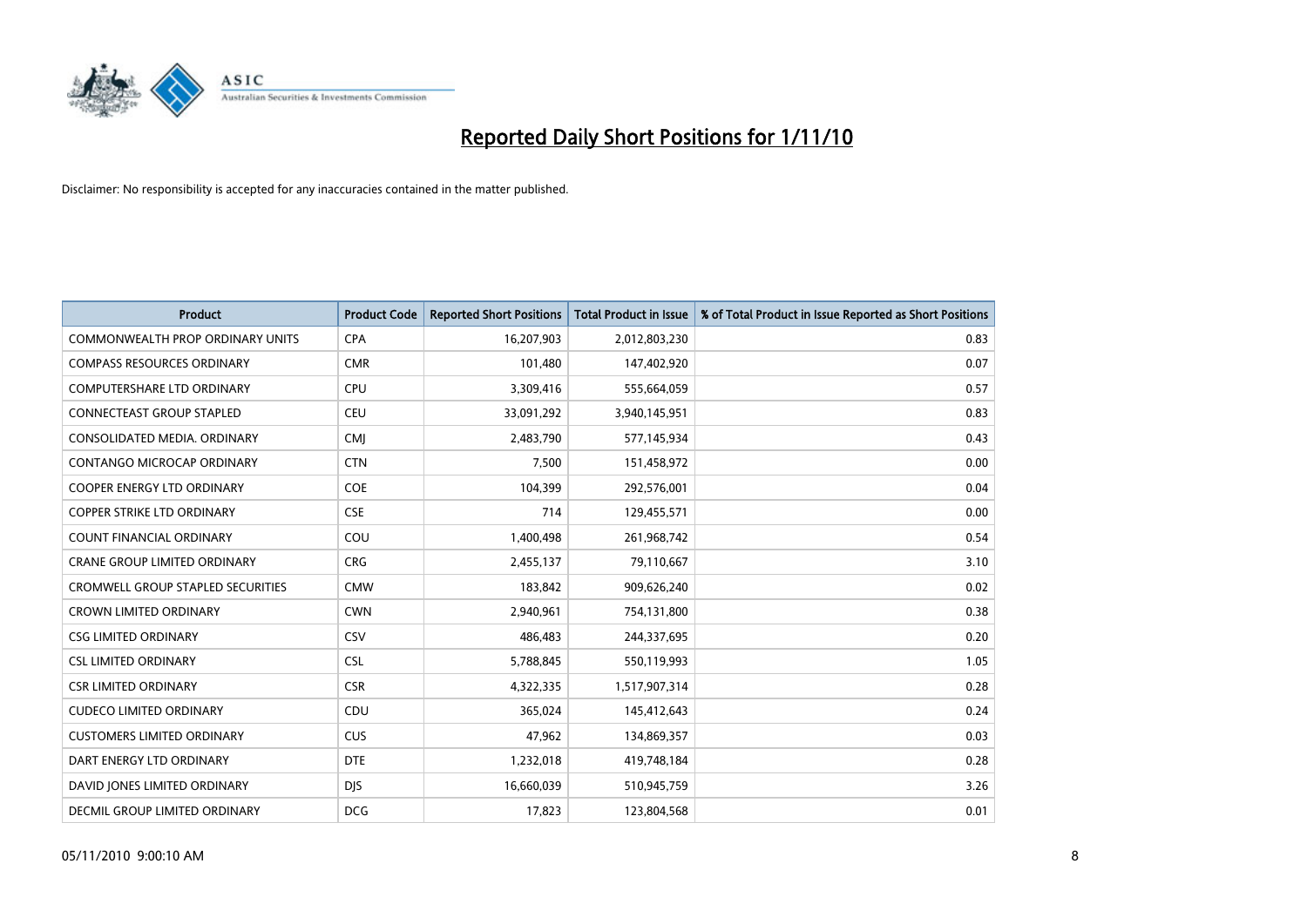

| <b>Product</b>                       | <b>Product Code</b> | <b>Reported Short Positions</b> | <b>Total Product in Issue</b> | % of Total Product in Issue Reported as Short Positions |
|--------------------------------------|---------------------|---------------------------------|-------------------------------|---------------------------------------------------------|
| DEEP YELLOW LIMITED ORDINARY         | <b>DYL</b>          | 140,199                         | 1,125,814,458                 | 0.01                                                    |
| DEVINE LIMITED ORDINARY              | <b>DVN</b>          | 1,000                           | 634,918,223                   | 0.00                                                    |
| DEXUS PROPERTY GROUP STAPLED UNITS   | <b>DXS</b>          | 13,323,874                      | 4,839,024,176                 | 0.27                                                    |
| DISCOVERY METALS LTD ORDINARY        | <b>DML</b>          | 394,609                         | 302,202,585                   | 0.13                                                    |
| <b>DOMINION MINING ORDINARY</b>      | <b>DOM</b>          | 149.699                         | 103,520,259                   | 0.14                                                    |
| DOMINO PIZZA ENTERPR ORDINARY        | <b>DMP</b>          | 3                               | 68,407,674                    | 0.00                                                    |
| DOWNER EDI LIMITED ORDINARY          | <b>DOW</b>          | 2,003,373                       | 343,178,483                   | 0.58                                                    |
| DUET GROUP STAPLED US PROHIBIT.      | <b>DUE</b>          | 468,086                         | 887,304,690                   | 0.05                                                    |
| DULUXGROUP LIMITED ORDINARY          | <b>DLX</b>          | 74,991                          | 366,992,120                   | 0.01                                                    |
| DYESOL LIMITED ORDINARY              | <b>DYE</b>          | 342,000                         | 143,325,847                   | 0.24                                                    |
| EASTERN STAR GAS ORDINARY            | ESG                 | 2,307,329                       | 991,567,041                   | 0.21                                                    |
| EDT RETAIL TRUST UNITS               | <b>EDT</b>          | 99,457                          | 4,700,290,868                 | 0.00                                                    |
| <b>ELDERS LIMITED ORDINARY</b>       | <b>ELD</b>          | 19,724,272                      | 448,598,480                   | 4.40                                                    |
| ELDORADO GOLD CORP CDI 1:1           | EAU                 | 19,484                          | 20,934,663                    | 0.09                                                    |
| ELIXIR PETROLEUM LTD ORDINARY        | <b>EXR</b>          | 324,400                         | 188,988,472                   | 0.17                                                    |
| <b>EMECO HOLDINGS ORDINARY</b>       | <b>EHL</b>          | 54,692                          | 631,237,586                   | 0.00                                                    |
| <b>ENERGY RESOURCES ORDINARY 'A'</b> | <b>ERA</b>          | 1,239,043                       | 190,737,934                   | 0.65                                                    |
| ENERGY WORLD CORPOR. ORDINARY        | <b>EWC</b>          | 9,498,792                       | 1,561,166,672                 | 0.60                                                    |
| <b>ENTEK ENERGY LTD ORDINARY</b>     | ETE                 | 489,903                         | 258,692,535                   | 0.19                                                    |
| <b>ENTELLECT SOLUTIONS ORDINARY</b>  | <b>ESN</b>          | 464.050                         | 1,740,334,200                 | 0.03                                                    |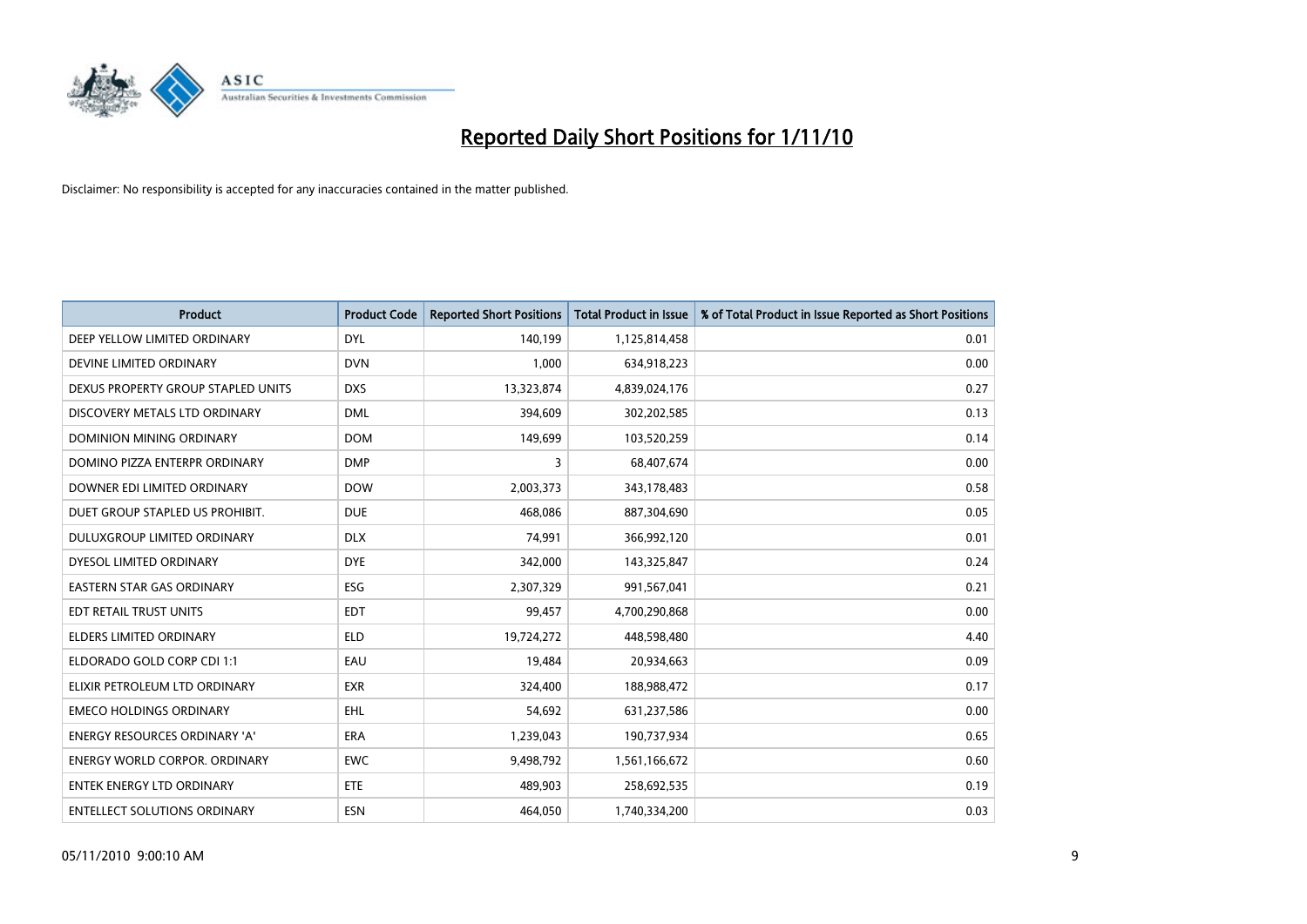

| <b>Product</b>                            | <b>Product Code</b> | <b>Reported Short Positions</b> | Total Product in Issue | % of Total Product in Issue Reported as Short Positions |
|-------------------------------------------|---------------------|---------------------------------|------------------------|---------------------------------------------------------|
| <b>ENVESTRA LIMITED ORDINARY</b>          | <b>ENV</b>          | 1,329,415                       | 1,386,827,962          | 0.09                                                    |
| EQUINOX MINERALS LTD CHESS DEPOSITARY INT | EON                 | 4,285,844                       | 707,868,211            | 0.61                                                    |
| EVEREST FINANCIAL ORDINARY                | <b>EFG</b>          | 4,300                           | 251,442,316            | 0.00                                                    |
| EXTRACT RESOURCES ORDINARY                | <b>EXT</b>          | 603,013                         | 243,302,298            | 0.25                                                    |
| FAIRFAX MEDIA LTD ORDINARY                | <b>FXI</b>          | 285,421,150                     | 2,351,955,725          | 12.13                                                   |
| <b>FANTASTIC HOLDINGS ORDINARY</b>        | <b>FAN</b>          | 3,000                           | 102,693,495            | 0.00                                                    |
| FERRAUS LIMITED ORDINARY                  | <b>FRS</b>          | 370                             | 205,700,890            | 0.00                                                    |
| FISHER & PAYKEL APP. ORDINARY             | <b>FPA</b>          | 9,820,331                       | 724,235,162            | 1.35                                                    |
| FISHER & PAYKEL H. ORDINARY               | <b>FPH</b>          | 2,112,499                       | 517,444,890            | 0.41                                                    |
| FKP PROPERTY GROUP STAPLED SECURITIES     | <b>FKP</b>          | 4,077,500                       | 1,174,033,185          | 0.35                                                    |
| FLEETWOOD CORP ORDINARY                   | <b>FWD</b>          | 68,321                          | 57,209,053             | 0.10                                                    |
| FLETCHER BUILDING ORDINARY                | <b>FBU</b>          | 527,769                         | 611,250,393            | 0.09                                                    |
| FLEXIGROUP LIMITED ORDINARY               | <b>FXL</b>          | 25.626                          | 275,472,492            | 0.01                                                    |
| <b>FLIGHT CENTRE ORDINARY</b>             | <b>FLT</b>          | 2,608,241                       | 99,787,921             | 2.61                                                    |
| FLINDERS MINES LTD ORDINARY               | <b>FMS</b>          | 20,946,166                      | 1,820,149,571          | 1.15                                                    |
| <b>FORGE GROUP LIMITED ORDINARY</b>       | FGE                 |                                 | 78,789,014             | 0.00                                                    |
| FORTE ENERGY NL ORDINARY                  | <b>FTE</b>          | 2,658,986                       | 580,658,031            | 0.46                                                    |
| FORTESCUE METALS GRP ORDINARY             | <b>FMG</b>          | 7,786,101                       | 3,111,398,945          | 0.22                                                    |
| <b>FOSTER'S GROUP ORDINARY</b>            | FGL                 | 4,191,469                       | 1.930,723,313          | 0.22                                                    |
| FTD CORPORATION ORDINARY                  | <b>FTD</b>          | 8.088                           | 100,421,069            | 0.01                                                    |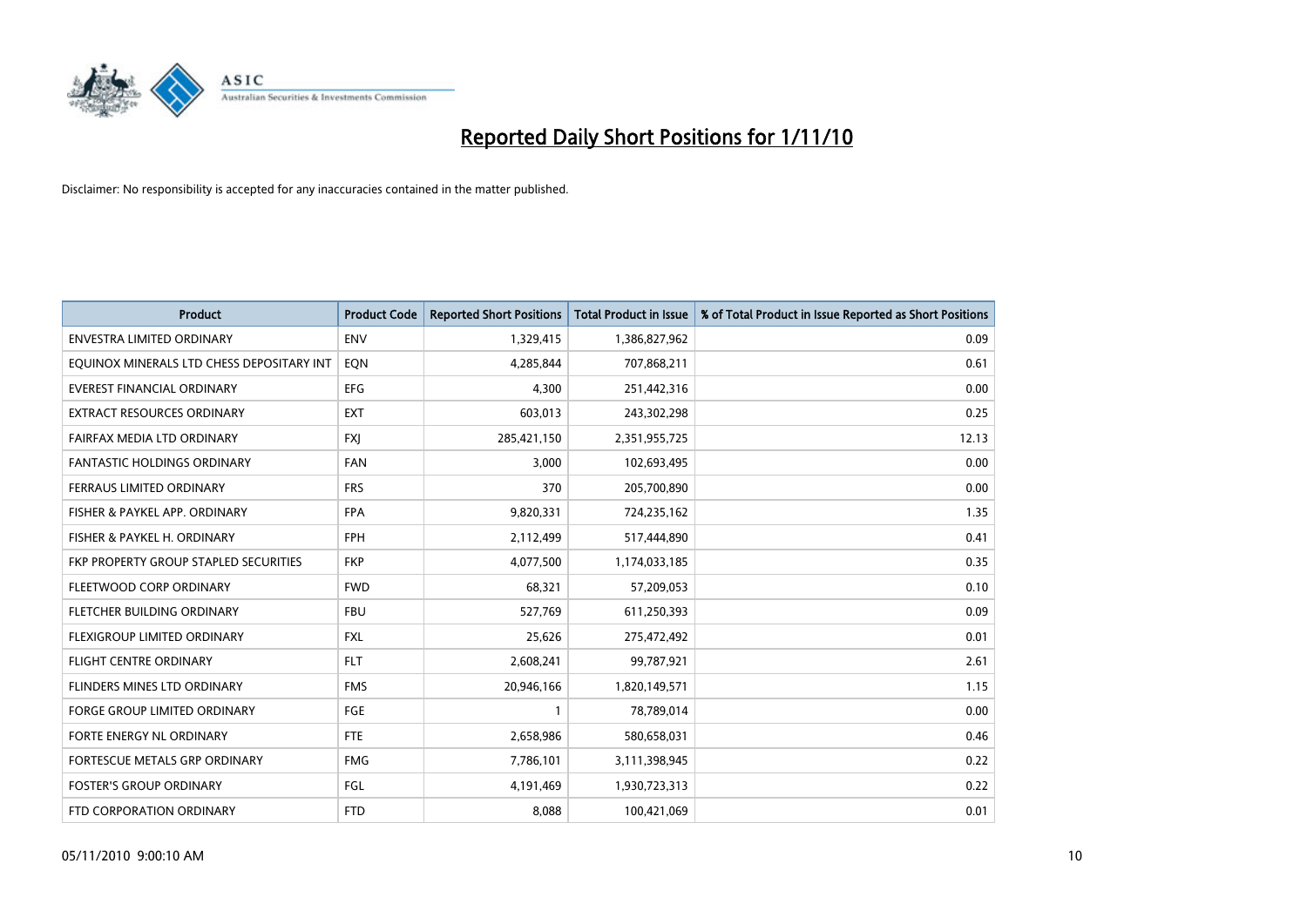

| <b>Product</b>                                   | <b>Product Code</b> | <b>Reported Short Positions</b> | <b>Total Product in Issue</b> | % of Total Product in Issue Reported as Short Positions |
|--------------------------------------------------|---------------------|---------------------------------|-------------------------------|---------------------------------------------------------|
| <b>FUNTASTIC LIMITED ORDINARY</b>                | <b>FUN</b>          | 322,528                         | 340,997,682                   | 0.09                                                    |
| <b>G.U.D. HOLDINGS ORDINARY</b>                  | GUD                 | 8,167                           | 68,426,721                    | 0.01                                                    |
| <b>GALAXY RESOURCES ORDINARY</b>                 | <b>GXY</b>          | 367,744                         | 190,553,358                   | 0.18                                                    |
| <b>GEODYNAMICS LIMITED ORDINARY</b>              | GDY                 | 286,319                         | 292,840,219                   | 0.10                                                    |
| <b>GINDALBIE METALS LTD ORDINARY</b>             | <b>GBG</b>          | 8,911,336                       | 850,108,099                   | 1.04                                                    |
| <b>GIRALIA RESOURCES NL ORDINARY</b>             | GIR                 | 329,743                         | 180,135,170                   | 0.17                                                    |
| <b>GLOBAL MINING ORDINARY</b>                    | <b>GMI</b>          | 8,951                           | 191,820,968                   | 0.00                                                    |
| <b>GLOUCESTER COAL ORDINARY</b>                  | GCL                 | 253,181                         | 140,447,062                   | 0.18                                                    |
| <b>GME RESOURCES LTD ORDINARY</b>                | <b>GME</b>          | 800                             | 302,352,750                   | 0.00                                                    |
| <b>GOLDEN GATE PETROL ORDINARY</b>               | GGP                 | 11,538                          | 975,826,623                   | 0.00                                                    |
| <b>GOLDEN WEST RESOURCE ORDINARY</b>             | <b>GWR</b>          | 1,617                           | 164,606,127                   | 0.00                                                    |
| <b>GOODMAN FIELDER, ORDINARY</b>                 | <b>GFF</b>          | 11,123,954                      | 1,380,386,438                 | 0.81                                                    |
| <b>GOODMAN GROUP STAPLED US PROHIBIT.</b>        | <b>GMG</b>          | 3,583,122                       | 6,369,751,394                 | 0.05                                                    |
| <b>GPT GROUP STAPLED SEC.</b>                    | <b>GPT</b>          | 10,221,725                      | 1,855,529,431                 | 0.53                                                    |
| <b>GRAINCORP LIMITED A CLASS ORDINARY</b>        | <b>GNC</b>          | 662,970                         | 198,318,900                   | 0.34                                                    |
| <b>GRANGE RESOURCES, ORDINARY</b>                | <b>GRR</b>          | 1,497,076                       | 1,152,077,403                 | 0.13                                                    |
| <b>GREENLAND MIN EN LTD ORDINARY</b>             | GGG                 | 802,223                         | 256,262,512                   | 0.32                                                    |
| <b>GRYPHON MINERALS LTD ORDINARY</b>             | GRY                 | 15,452                          | 289,272,058                   | 0.00                                                    |
| <b>GUINNESS PEAT GROUP. CHESS DEPOSITARY INT</b> | GPG                 | 55                              | 309,138,006                   | 0.00                                                    |
| <b>GUNNS LIMITED ORDINARY</b>                    | <b>GNS</b>          | 16,694,489                      | 806,734,892                   | 2.06                                                    |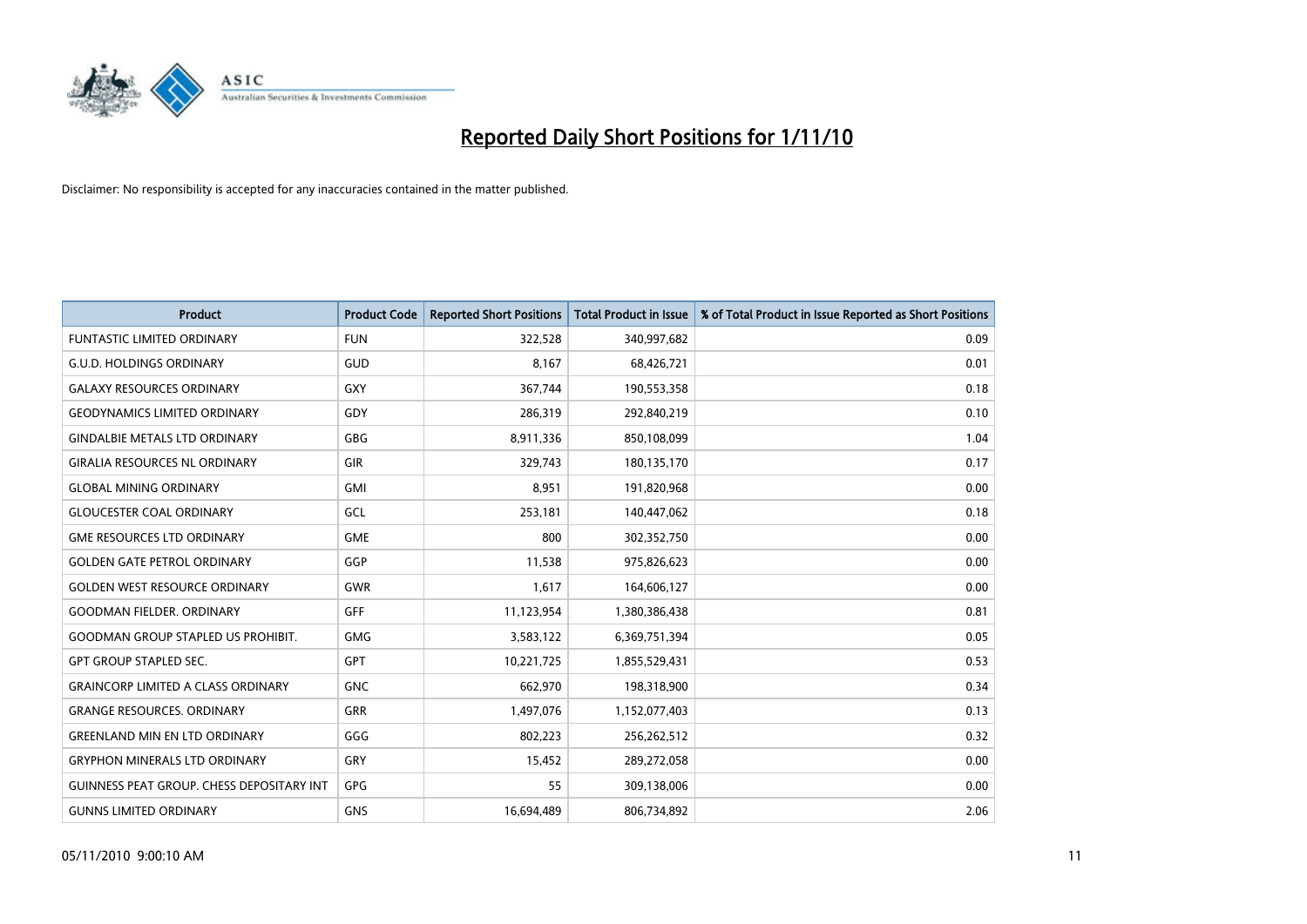

| <b>Product</b>                        | <b>Product Code</b> | <b>Reported Short Positions</b> | <b>Total Product in Issue</b> | % of Total Product in Issue Reported as Short Positions |
|---------------------------------------|---------------------|---------------------------------|-------------------------------|---------------------------------------------------------|
| <b>GWA INTERNATIONAL ORDINARY</b>     | <b>GWT</b>          | 935,234                         | 301,102,514                   | 0.31                                                    |
| HARVEY NORMAN ORDINARY                | <b>HVN</b>          | 33,542,472                      | 1,062,316,784                 | 3.17                                                    |
| HASTIE GROUP LIMITED ORDINARY         | <b>HST</b>          | 192,689                         | 239,716,924                   | 0.07                                                    |
| HASTINGS DIVERSIFIED STAPLED SECURITY | <b>HDF</b>          | 104,235                         | 513,336,482                   | 0.01                                                    |
| <b>HEARTWARE INT INC CDI 35:1</b>     | <b>HIN</b>          | 272,008                         | 66,059,280                    | 0.41                                                    |
| <b>HENDERSON GROUP CDI 1:1</b>        | <b>HGG</b>          | 8,370,496                       | 564,915,116                   | 1.47                                                    |
| HFA HOLDINGS LIMITED ORDINARY         | <b>HFA</b>          | 1,820,937                       | 469,330,170                   | 0.38                                                    |
| <b>HIGHLANDS PACIFIC ORDINARY</b>     | <b>HIG</b>          | 2,382,805                       | 685,007,148                   | 0.35                                                    |
| HILLGROVE RES LTD ORDINARY            | <b>HGO</b>          | 100,000                         | 482,618,890                   | 0.02                                                    |
| HILLS INDUSTRIES LTD ORDINARY         | <b>HIL</b>          | 1,462,080                       | 248,676,841                   | 0.59                                                    |
| HORIZON OIL LIMITED ORDINARY          | <b>HZN</b>          | 2,990,289                       | 1,130,311,515                 | 0.26                                                    |
| <b>ICON ENERGY LIMITED ORDINARY</b>   | <b>ICN</b>          | 67,000                          | 439,801,394                   | 0.02                                                    |
| <b>IINET LIMITED ORDINARY</b>         | <b>IIN</b>          | 1,359,159                       | 151,963,119                   | 0.89                                                    |
| <b>ILUKA RESOURCES ORDINARY</b>       | <b>ILU</b>          | 4,762,561                       | 418,700,517                   | 1.13                                                    |
| <b>IMDEX LIMITED ORDINARY</b>         | <b>IMD</b>          | 702                             | 197,047,128                   | 0.00                                                    |
| IMF (AUSTRALIA) LTD ORDINARY          | <b>IMF</b>          | 329.994                         | 122,496,819                   | 0.27                                                    |
| <b>IMX RESOURCES LTD ORDINARY</b>     | <b>IXR</b>          | 20,000                          | 260,252,803                   | 0.01                                                    |
| <b>INCITEC PIVOT ORDINARY</b>         | IPL                 | 1,563,338                       | 1,628,730,107                 | 0.10                                                    |
| <b>INDAGO RESOURCES LTD ORDINARY</b>  | <b>IDG</b>          | 8,179                           | 81,659,448                    | 0.01                                                    |
| INDEPENDENCE GROUP ORDINARY           | <b>IGO</b>          | 243.975                         | 114,063,539                   | 0.21                                                    |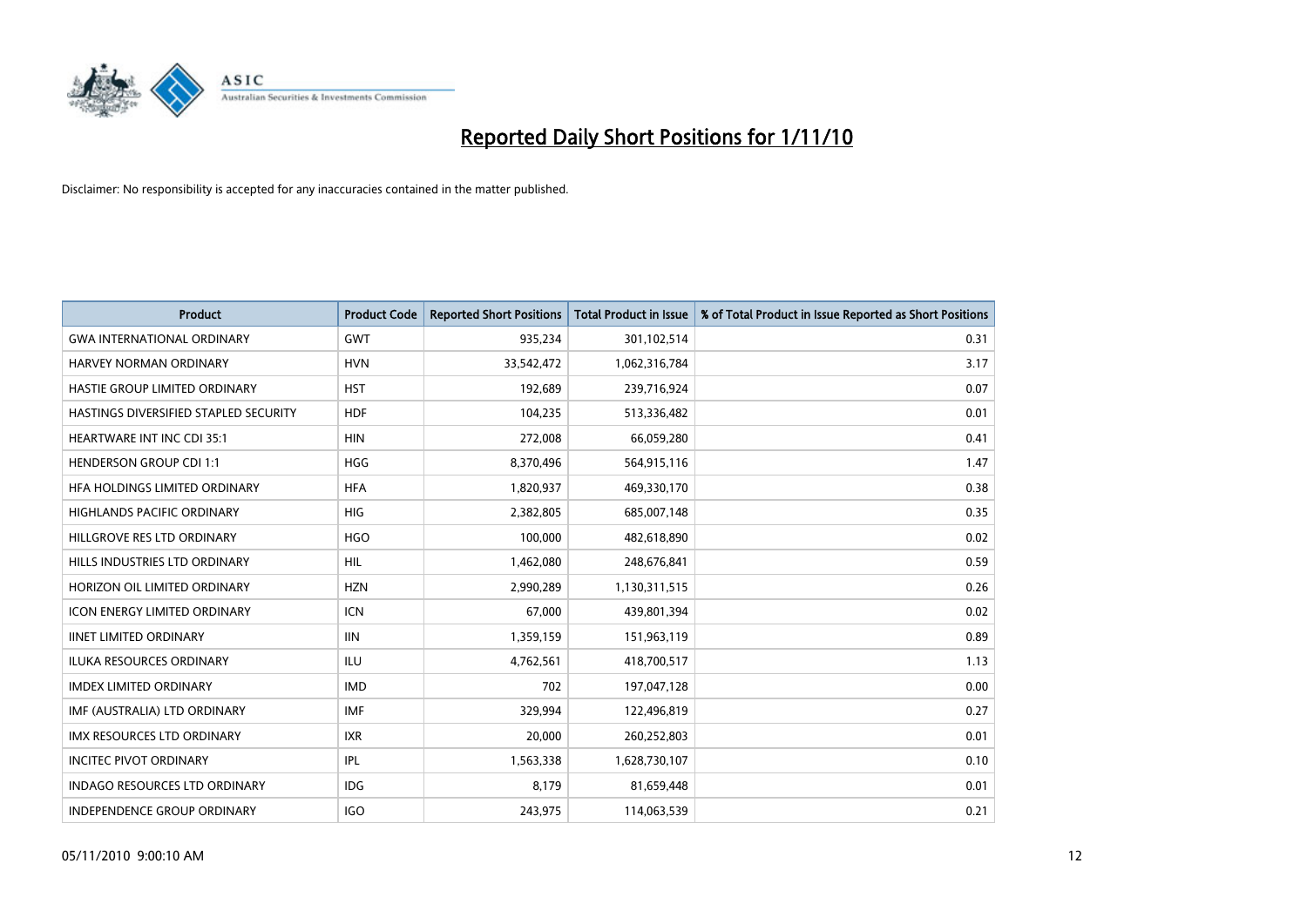

| <b>Product</b>                           | <b>Product Code</b> | <b>Reported Short Positions</b> | <b>Total Product in Issue</b> | % of Total Product in Issue Reported as Short Positions |
|------------------------------------------|---------------------|---------------------------------|-------------------------------|---------------------------------------------------------|
| <b>INDOPHIL RESOURCES ORDINARY</b>       | <b>IRN</b>          | 350,124                         | 471,445,763                   | 0.07                                                    |
| INDUSTREA LIMITED ORDINARY               | IDL                 | 1,971,366                       | 1,088,087,032                 | 0.18                                                    |
| <b>INFIGEN ENERGY STAPLED SECURITIES</b> | <b>IFN</b>          | 9,610,228                       | 761,222,569                   | 1.25                                                    |
| ING INDUSTRIAL FUND UNITS                | <b>IIF</b>          | 3,530,735                       | 2,592,249,647                 | 0.14                                                    |
| ING OFFICE FUND STAPLED SECURITIES       | <b>IOF</b>          | 1,973,679                       | 2,729,071,212                 | 0.07                                                    |
| ING RE COM GROUP STAPLED SECURITIES      | <b>ILF</b>          | 9,075                           | 441,029,194                   | 0.00                                                    |
| <b>INSURANCE AUSTRALIA ORDINARY</b>      | <b>IAG</b>          | 3,019,978                       | 2,078,994,021                 | 0.14                                                    |
| INTEGRA MINING LTD. ORDINARY             | <b>IGR</b>          | 1,583,078                       | 755,792,394                   | 0.20                                                    |
| INTOLL GROUP STAPLED SECURITIES          | <b>ITO</b>          | 3,001,568                       | 2,261,732,048                 | 0.13                                                    |
| <b>INTREPID MINES ORDINARY</b>           | <b>IAU</b>          | 1,010,690                       | 432,579,805                   | 0.22                                                    |
| <b>INVOCARE LIMITED ORDINARY</b>         | <b>IVC</b>          | 163,848                         | 102,394,649                   | 0.16                                                    |
| <b>IOOF HOLDINGS LTD ORDINARY</b>        | <b>IFL</b>          | 1,380,576                       | 229,794,395                   | 0.60                                                    |
| <b>IRESS MARKET TECH. ORDINARY</b>       | <b>IRE</b>          | 1,812,891                       | 126,018,142                   | 1.43                                                    |
| <b>IRON ORE HOLDINGS ORDINARY</b>        | <b>IOH</b>          | 32,184                          | 135,381,616                   | 0.02                                                    |
| ISHARES GLOBAL 100 CDI 1:1               | 100                 | 3,733                           | 10,600,000                    | 0.04                                                    |
| ISHARES MSCI EM MKTS CDI 1:1             | <b>IEM</b>          | 3.968                           | 425,700,000                   | 0.00                                                    |
| ISHARES RUSSELL 2000 CDI 1:1             | <b>IRU</b>          | 2,920                           | 147,350,000                   | 0.00                                                    |
| ISHARES S&P 500 CDI 1:1                  | <b>IVV</b>          | 6,019                           | 116,350,000                   | 0.01                                                    |
| <b>ISOFT GROUP LIMITED ORDINARY</b>      | <b>ISF</b>          | 15,093,635                      | 1,070,595,874                 | 1.40                                                    |
| IVANHOE AUSTRALIA ORDINARY               | <b>IVA</b>          | 35,259                          | 418,083,853                   | 0.01                                                    |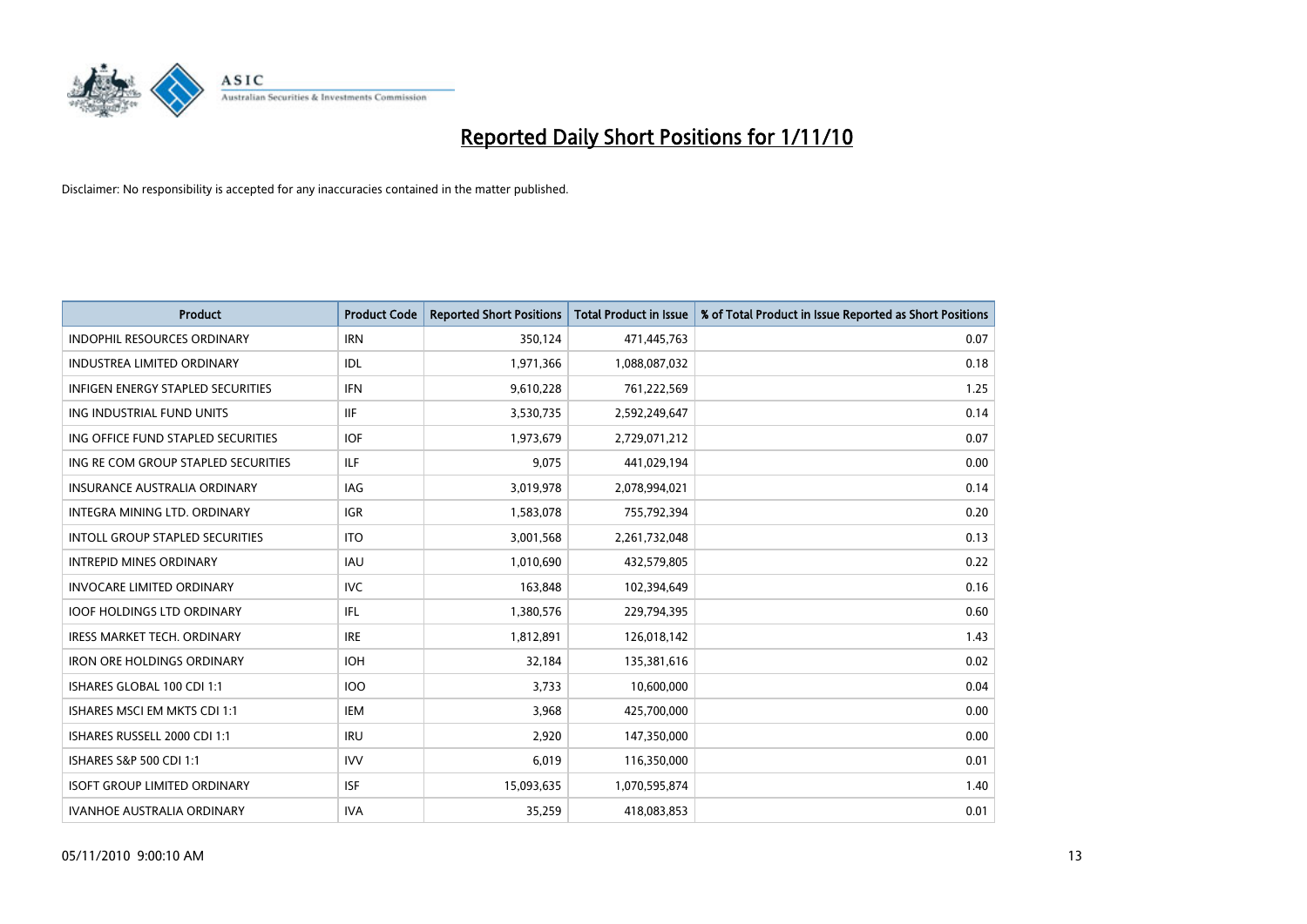

| <b>Product</b>                                  | <b>Product Code</b> | <b>Reported Short Positions</b> | Total Product in Issue | % of Total Product in Issue Reported as Short Positions |
|-------------------------------------------------|---------------------|---------------------------------|------------------------|---------------------------------------------------------|
| <b>JABIRU METALS LTD ORDINARY</b>               | <b>JML</b>          | 52,320                          | 552,619,180            | 0.01                                                    |
| <b>JAMES HARDIE INDUST CHESS DEPOSITARY INT</b> | <b>IHX</b>          | 11,403,486                      | 435,772,324            | 2.60                                                    |
| <b>JAMESON RESOURCES ORDINARY</b>               | JAL                 | 1,600,000                       | 63,885,910             | 2.50                                                    |
| <b>JB HI-FI LIMITED ORDINARY</b>                | <b>IBH</b>          | 8,985,217                       | 109,200,612            | 8.21                                                    |
| <b>KAGARA LTD ORDINARY</b>                      | KZL                 | 5,555,673                       | 707,789,717            | 0.77                                                    |
| KAROON GAS AUSTRALIA ORDINARY                   | <b>KAR</b>          | 137,020                         | 217,205,769            | 0.06                                                    |
| KATHMANDU HOLD LTD ORDINARY                     | <b>KMD</b>          | 614,319                         | 200,000,000            | 0.30                                                    |
| <b>KEYBRIDGE CAPITAL ORDINARY</b>               | <b>KBC</b>          | 5,999                           | 172,070,564            | 0.00                                                    |
| KIMBERLEY METALS LTD ORDINARY                   | <b>KBL</b>          | 2,609                           | 115,216,206            | 0.00                                                    |
| KINGSGATE CONSOLID, ORDINARY                    | <b>KCN</b>          | 984,702                         | 101,087,786            | 0.97                                                    |
| LEIGHTON HOLDINGS ORDINARY                      | LEI                 | 5,927,760                       | 300,809,799            | 1.97                                                    |
| LEND LEASE GROUP UNIT/ORD STAPLED               | LLC                 | 586,701                         | 565,558,754            | 0.11                                                    |
| LINC ENERGY LTD ORDINARY                        | <b>LNC</b>          | 1,154,113                       | 497,085,405            | 0.22                                                    |
| LIQUEFIED NATURAL ORDINARY                      | LNG                 | 6,203                           | 213,339,015            | 0.00                                                    |
| LYNAS CORPORATION ORDINARY                      | <b>LYC</b>          | 6,488,445                       | 1,656,999,093          | 0.38                                                    |
| MAC SERVICES (THE) ORDINARY                     | <b>MSL</b>          | 66,537                          | 165,966,692            | 0.04                                                    |
| MACARTHUR COAL ORDINARY                         | <b>MCC</b>          | 1,131,273                       | 299,476,903            | 0.37                                                    |
| <b>MACMAHON HOLDINGS ORDINARY</b>               | <b>MAH</b>          | 989,013                         | 733,711,705            | 0.12                                                    |
| MACO ATLAS ROADS GRP ORDINARY STAPLED           | <b>MOA</b>          | 365,325                         | 452,345,907            | 0.07                                                    |
| MACQUARIE GROUP LTD ORDINARY                    | <b>MOG</b>          | 3,633,028                       | 345,601,301            | 1.04                                                    |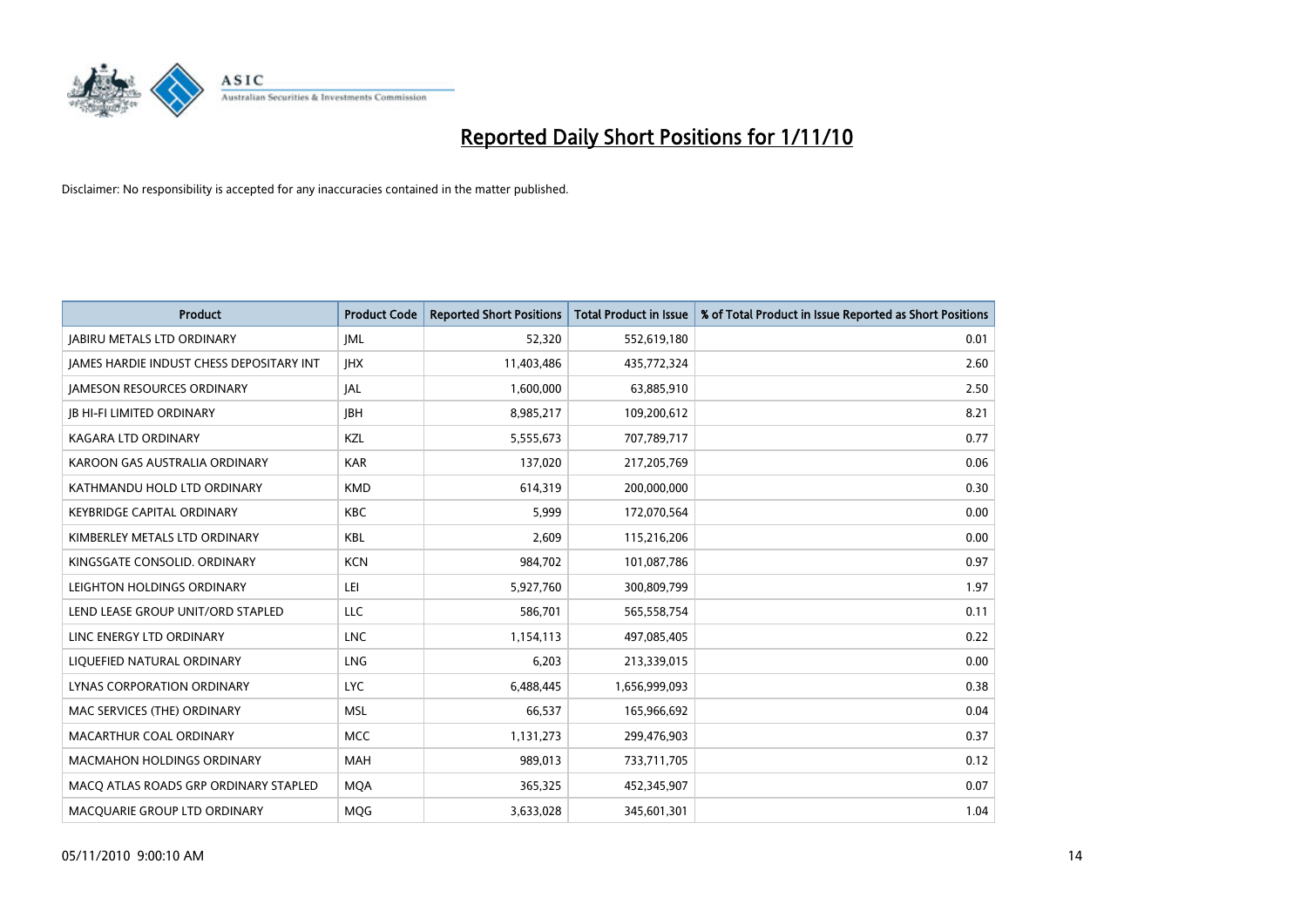

| <b>Product</b>                       | <b>Product Code</b> | <b>Reported Short Positions</b> | <b>Total Product in Issue</b> | % of Total Product in Issue Reported as Short Positions |
|--------------------------------------|---------------------|---------------------------------|-------------------------------|---------------------------------------------------------|
| <b>MANTRA RESOURCES ORDINARY</b>     | <b>MRU</b>          | 26,159                          | 130,229,188                   | 0.02                                                    |
| MAP GROUP STAPLED US PROHIBIT.       | <b>MAP</b>          | 993,168                         | 1,861,210,782                 | 0.05                                                    |
| <b>MARION ENERGY ORDINARY</b>        | <b>MAE</b>          | 374,994                         | 429,822,043                   | 0.09                                                    |
| <b>MATRIX C &amp; E LTD ORDINARY</b> | <b>MCE</b>          | 3,301                           | 72,964,098                    | 0.00                                                    |
| MCMILLAN SHAKESPEARE ORDINARY        | <b>MMS</b>          | 177,161                         | 67,849,516                    | 0.26                                                    |
| <b>MCPHERSON'S LTD ORDINARY</b>      | <b>MCP</b>          | 17,550                          | 71,651,758                    | 0.02                                                    |
| MEDUSA MINING LTD ORDINARY           | <b>MML</b>          | 871,105                         | 187,584,911                   | 0.46                                                    |
| MELBOURNE IT LIMITED ORDINARY        | <b>MLB</b>          | 148,353                         | 80,029,955                    | 0.19                                                    |
| MEO AUSTRALIA LTD ORDINARY           | <b>MEO</b>          | 544,708                         | 477,220,955                   | 0.11                                                    |
| <b>MERMAID MARINE ORDINARY</b>       | <b>MRM</b>          | 406,116                         | 188,672,387                   | 0.21                                                    |
| MESOBLAST LIMITED ORDINARY           | <b>MSB</b>          | 20,643                          | 158,140,556                   | 0.01                                                    |
| METALS X LIMITED ORDINARY            | <b>MLX</b>          | 326,940                         | 1,365,661,782                 | 0.03                                                    |
| METCASH LIMITED ORDINARY             | <b>MTS</b>          | 17,492,621                      | 768,523,847                   | 2.25                                                    |
| METGASCO LIMITED ORDINARY            | <b>MEL</b>          | 235,435                         | 250,803,468                   | 0.09                                                    |
| METMINCO LIMITED ORDINARY            | <b>MNC</b>          | 350,000                         | 836,622,979                   | 0.04                                                    |
| MICLYN EXP OFFSHR ORDINARY           | <b>MIO</b>          | 370,833                         | 271,700,000                   | 0.13                                                    |
| MINARA RESOURCES ORDINARY            | <b>MRE</b>          | 4,329,384                       | 1,167,783,517                 | 0.36                                                    |
| MINCOR RESOURCES NL ORDINARY         | <b>MCR</b>          | 235,616                         | 200,608,804                   | 0.11                                                    |
| MINERAL DEPOSITS ORDINARY            | <b>MDL</b>          | 1,137,511                       | 606,441,673                   | 0.18                                                    |
| MINERAL RESOURCES, ORDINARY          | <b>MIN</b>          | 141,038                         | 167,939,485                   | 0.08                                                    |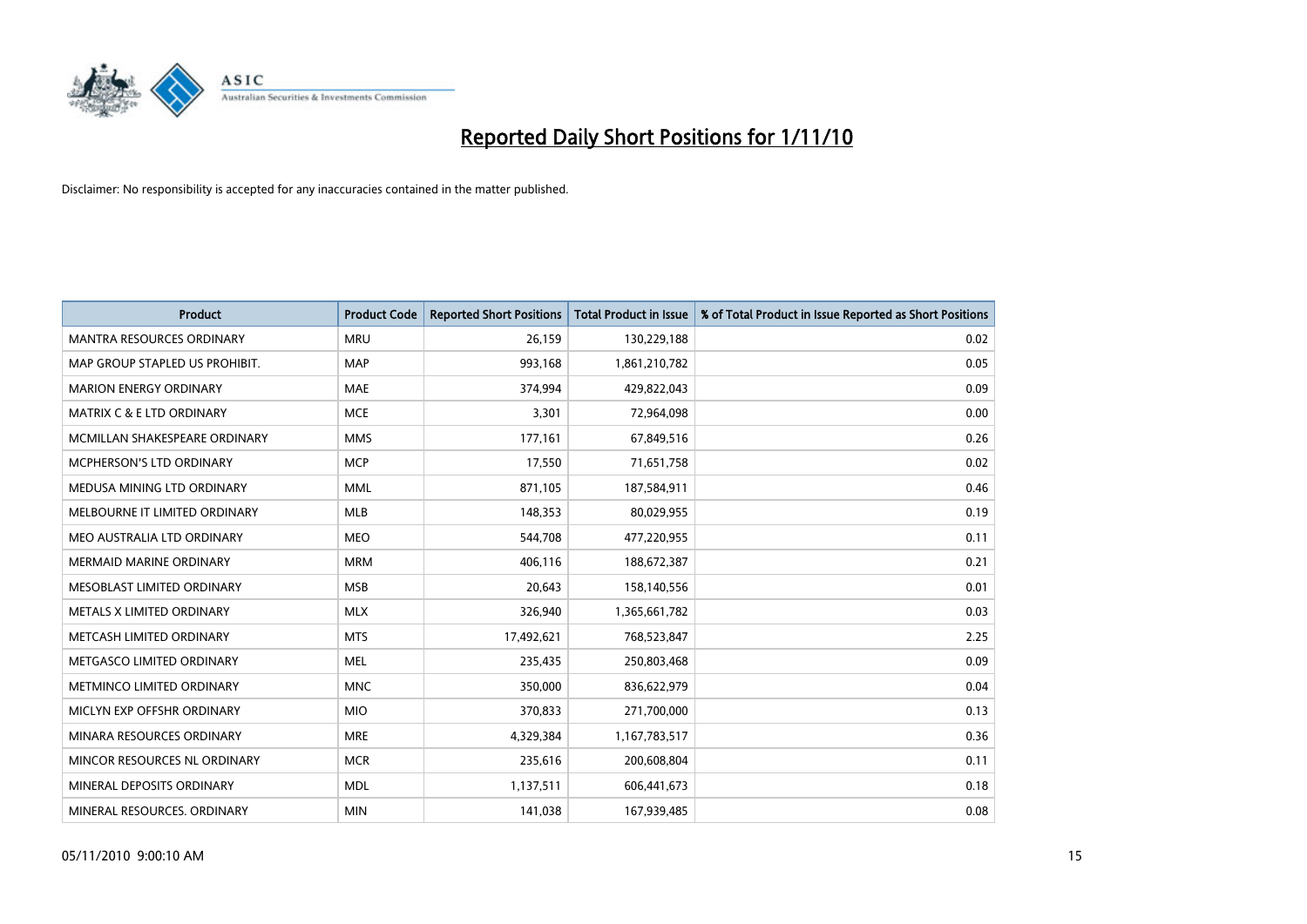

| <b>Product</b>                     | <b>Product Code</b> | <b>Reported Short Positions</b> | <b>Total Product in Issue</b> | % of Total Product in Issue Reported as Short Positions |
|------------------------------------|---------------------|---------------------------------|-------------------------------|---------------------------------------------------------|
| MIRABELA NICKEL LTD ORDINARY       | <b>MBN</b>          | 8,773,568                       | 485,383,737                   | 1.79                                                    |
| MIRVAC GROUP STAPLED SECURITIES    | <b>MGR</b>          | 3,080,128                       | 3,415,819,357                 | 0.09                                                    |
| MITCHELL COMMUNITCA, ORDINARY      | <b>MCU</b>          | 16.057                          | 301,883,014                   | 0.01                                                    |
| <b>MOLOPO ENERGY LTD ORDINARY</b>  | <b>MPO</b>          | 532,588                         | 250,972,584                   | 0.21                                                    |
| MOLY MINES LIMITED ORDINARY        | <b>MOL</b>          | 100,000                         | 364,466,323                   | 0.03                                                    |
| <b>MONADELPHOUS GROUP ORDINARY</b> | <b>MND</b>          | 582,635                         | 87,521,827                    | 0.66                                                    |
| <b>MOUNT GIBSON IRON ORDINARY</b>  | <b>MGX</b>          | 3,493,194                       | 1,082,570,693                 | 0.31                                                    |
| MURCHISON METALS LTD ORDINARY      | <b>MMX</b>          | 8,056,177                       | 435,884,268                   | 1.85                                                    |
| <b>MYER HOLDINGS LTD ORDINARY</b>  | <b>MYR</b>          | 13,981,566                      | 581,517,884                   | 2.41                                                    |
| <b>MYSTATE LIMITED ORDINARY</b>    | <b>MYS</b>          | 1,400                           | 67,439,158                    | 0.00                                                    |
| NATIONAL AUST. BANK ORDINARY       | <b>NAB</b>          | 8,130,235                       | 2,133,340,708                 | 0.37                                                    |
| NATURAL FUEL LIMITED ORDINARY      | <b>NFL</b>          |                                 | 721,912                       | 0.00                                                    |
| NAVITAS LIMITED ORDINARY           | <b>NVT</b>          | 630,513                         | 342,450,567                   | 0.18                                                    |
| NEPTUNE MARINE ORDINARY            | <b>NMS</b>          | 2,349,410                       | 438,935,619                   | 0.53                                                    |
| NEW HOPE CORPORATION ORDINARY      | <b>NHC</b>          | 567,811                         | 830,230,549                   | 0.07                                                    |
| NEWCREST MINING ORDINARY           | <b>NCM</b>          | 3,186,356                       | 764,486,927                   | 0.39                                                    |
| NEWS CORP A NON-VOTING CDI         | <b>NWSLV</b>        | 173,986                         | 1,828,178,274                 | 0.01                                                    |
| NEWS CORP B VOTING CDI             | <b>NWS</b>          | 7,725,146                       | 798,520,953                   | 0.97                                                    |
| NEXBIS LIMITED ORDINARY            | <b>NBS</b>          | 63,733                          | 498,972,940                   | 0.01                                                    |
| NEXUS ENERGY LIMITED ORDINARY      | <b>NXS</b>          | 6,067,042                       | 988,257,304                   | 0.60                                                    |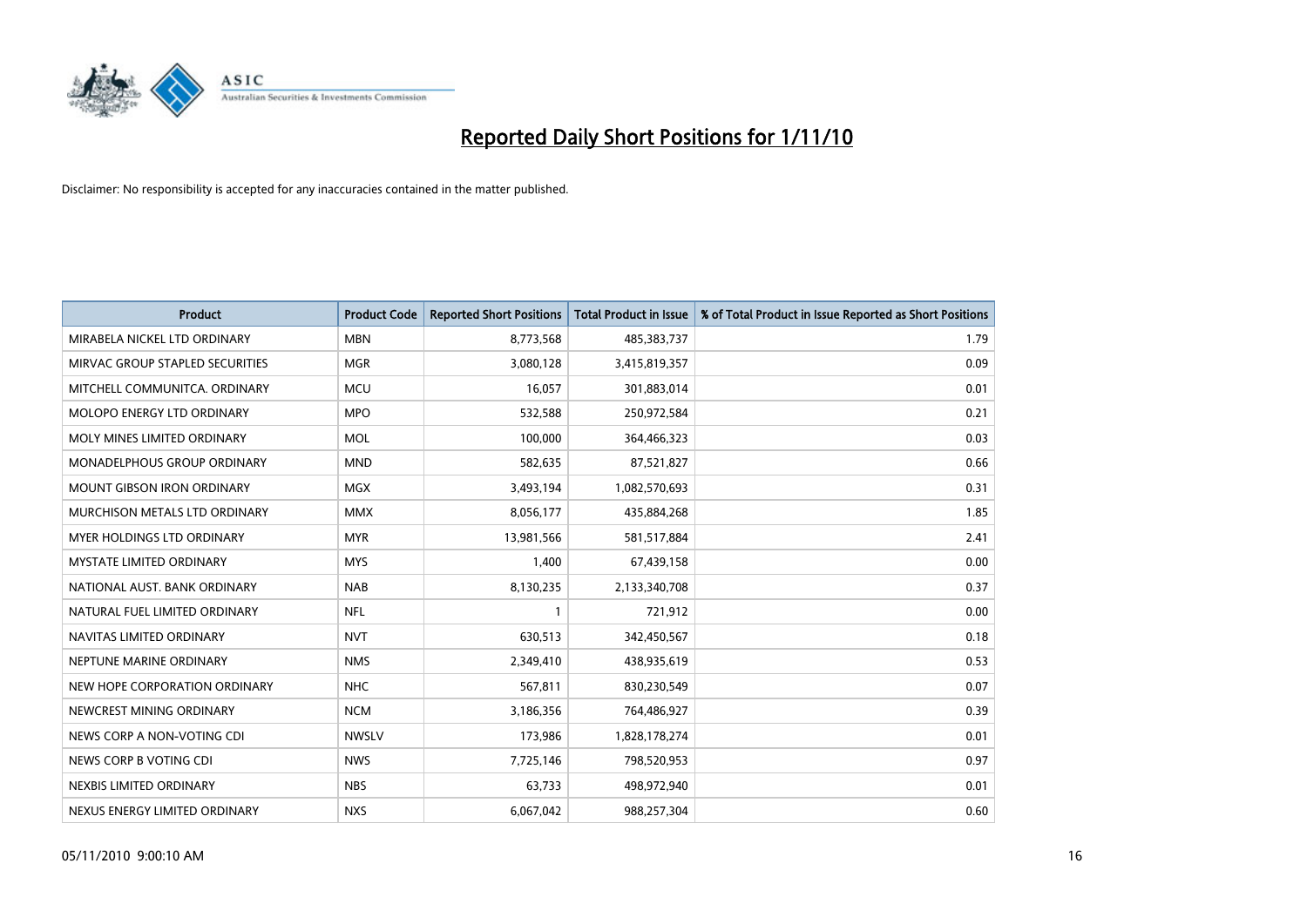

| <b>Product</b>                        | <b>Product Code</b> | <b>Reported Short Positions</b> | <b>Total Product in Issue</b> | % of Total Product in Issue Reported as Short Positions |
|---------------------------------------|---------------------|---------------------------------|-------------------------------|---------------------------------------------------------|
| NIB HOLDINGS LIMITED ORDINARY         | <b>NHF</b>          | 8,911                           | 495,431,427                   | 0.00                                                    |
| NICK SCALI LIMITED ORDINARY           | <b>NCK</b>          | 35,846                          | 81,000,000                    | 0.04                                                    |
| NIDO PETROLEUM ORDINARY               | <b>NDO</b>          | 5,877,408                       | 1,107,550,321                 | 0.53                                                    |
| NKWE PLATINUM 10C US COMMON           | <b>NKP</b>          | 201,480                         | 559,651,184                   | 0.03                                                    |
| NORTHERN CREST ORDINARY               | <b>NOC</b>          | 24,345                          | 116,074,781                   | 0.02                                                    |
| NORTHERN IRON LTD ORDINARY            | <b>NFE</b>          | 1,256,570                       | 336,035,503                   | 0.37                                                    |
| NRW HOLDINGS LIMITED ORDINARY         | <b>NWH</b>          | 155,168                         | 251,223,000                   | 0.05                                                    |
| NUFARM LIMITED ORDINARY               | <b>NUF</b>          | 7,943,251                       | 261,775,731                   | 3.04                                                    |
| NUPLEX INDUSTRIES ORDINARY            | <b>NPX</b>          | 43,989                          | 195,060,783                   | 0.02                                                    |
| NYOTA MINERALS LTD ORDINARY           | <b>NYO</b>          | 530,000                         | 317,993,276                   | 0.17                                                    |
| OAKTON LIMITED ORDINARY               | <b>OKN</b>          | 619,041                         | 93,632,735                    | 0.66                                                    |
| OCEANAGOLD CORP. CHESS DEPOSITARY INT | <b>OGC</b>          | 60,697                          | 249,874,252                   | 0.03                                                    |
| OCEANIA CAPITAL LTD ORDINARY          | <b>OCP</b>          | 2,500                           | 91,921,295                    | 0.00                                                    |
| OIL SEARCH LTD ORDINARY               | OSH                 | 9,993,913                       | 1,312,888,303                 | 0.72                                                    |
| OM HOLDINGS LIMITED ORDINARY          | OMH                 | 1,270,872                       | 503,085,150                   | 0.25                                                    |
| <b>ONESTEEL LIMITED ORDINARY</b>      | OST                 | 1,271,554                       | 1,334,683,421                 | 0.10                                                    |
| ORICA LIMITED ORDINARY                | ORI                 | 3,322,601                       | 362,100,430                   | 0.90                                                    |
| ORIGIN ENERGY ORDINARY                | <b>ORG</b>          | 3,540,843                       | 884,415,012                   | 0.38                                                    |
| OROCOBRE LIMITED ORDINARY             | <b>ORE</b>          | 19,332                          | 91,181,996                    | 0.02                                                    |
| OROTONGROUP LIMITED ORDINARY          | ORL                 |                                 | 40,880,902                    | 0.00                                                    |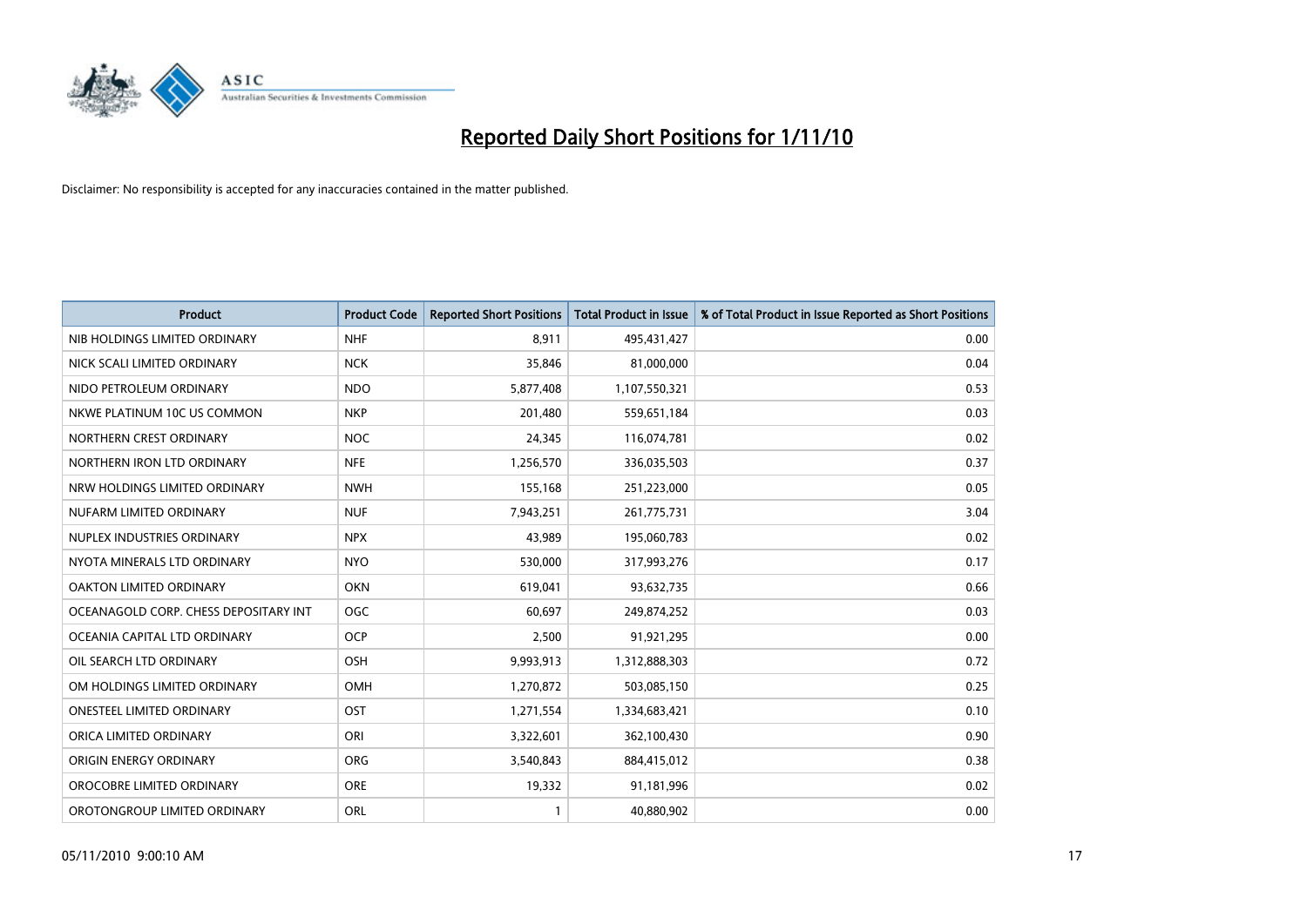

| <b>Product</b>               | <b>Product Code</b> | <b>Reported Short Positions</b> | <b>Total Product in Issue</b> | % of Total Product in Issue Reported as Short Positions |
|------------------------------|---------------------|---------------------------------|-------------------------------|---------------------------------------------------------|
| OTTO ENERGY LIMITED ORDINARY | OEL                 | 109,204                         | 1,134,540,071                 | 0.01                                                    |
| OZ MINERALS ORDINARY         | OZL                 | 62,915,788                      | 3,148,490,568                 | 1.99                                                    |
| PACIFIC BRANDS ORDINARY      | <b>PBG</b>          | 2,969,860                       | 931,386,248                   | 0.34                                                    |
| PALADIN ENERGY LTD ORDINARY  | <b>PDN</b>          | 13,292,732                      | 718,423,382                   | 1.87                                                    |
| PANAUST LIMITED ORDINARY     | <b>PNA</b>          | 8,497,434                       | 2,954,376,819                 | 0.29                                                    |
| PANORAMIC RESOURCES ORDINARY | PAN                 | 763,018                         | 206,062,842                   | 0.37                                                    |
| PAPERLINX LIMITED ORDINARY   | <b>PPX</b>          | 15,987,517                      | 603,580,761                   | 2.64                                                    |
| PATTIES FOODS LTD ORDINARY   | PFL                 |                                 | 138,908,853                   | 0.00                                                    |
| PEAK RESOURCES ORDINARY      | <b>PEK</b>          | 387,800                         | 124,635,593                   | 0.31                                                    |
| PEET LIMITED ORDINARY        | <b>PPC</b>          | 124,243                         | 302,965,804                   | 0.04                                                    |
| PENINSULA MINERALS ORDINARY  | <b>PEN</b>          | 5,000                           | 1,633,103,715                 | 0.00                                                    |
| PERILYA LIMITED ORDINARY     | PEM                 | 467,918                         | 526,075,563                   | 0.09                                                    |
| PERPETUAL LIMITED ORDINARY   | PPT                 | 2,210,836                       | 43,692,215                    | 5.07                                                    |
| PERSEUS MINING LTD ORDINARY  | PRU                 | 1,184,042                       | 421,307,088                   | 0.28                                                    |
| PETSEC ENERGY ORDINARY       | <b>PSA</b>          | 223,332                         | 231,283,622                   | 0.10                                                    |
| PHARMAXIS LTD ORDINARY       | <b>PXS</b>          | 1,164,562                       | 225,837,434                   | 0.51                                                    |
| PHOTON GROUP LTD ORDINARY    | PGA                 | 250,510                         | 1,540,062,626                 | 0.02                                                    |
| PIKE RIVER COAL ORDINARY     | <b>PRC</b>          | 335,083                         | 405,301,433                   | 0.08                                                    |
| PLATINUM ASSET ORDINARY      | <b>PTM</b>          | 3,829,680                       | 561,347,878                   | 0.67                                                    |
| PLATINUM AUSTRALIA ORDINARY  | PLA                 | 6,574,536                       | 321,130,521                   | 2.04                                                    |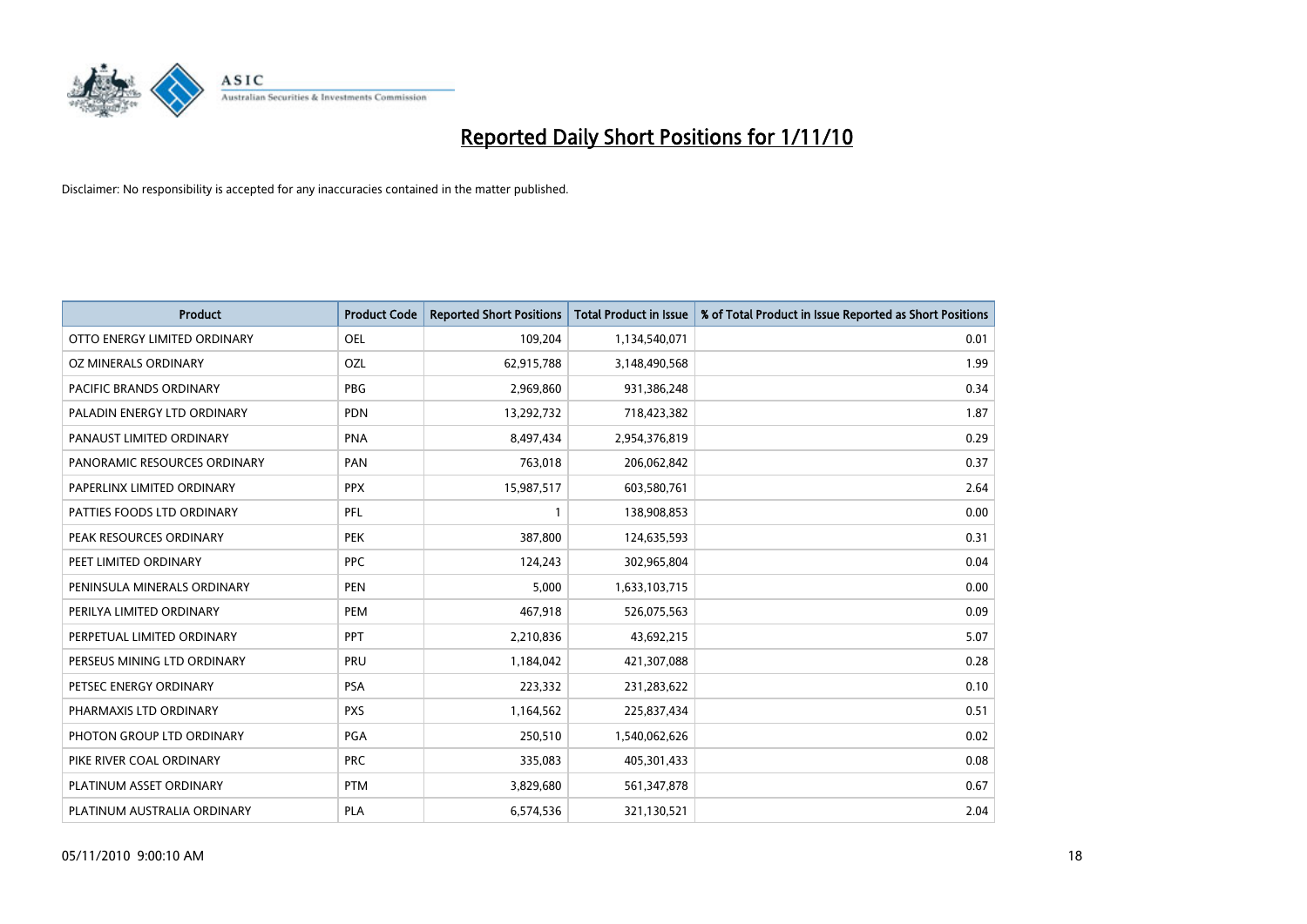

| <b>Product</b>                       | <b>Product Code</b> | <b>Reported Short Positions</b> | <b>Total Product in Issue</b> | % of Total Product in Issue Reported as Short Positions |
|--------------------------------------|---------------------|---------------------------------|-------------------------------|---------------------------------------------------------|
| PLATINUM CAPITAL LTD ORDINARY        | <b>PMC</b>          |                                 | 163,732,888                   | 0.00                                                    |
| PLUTON RESOURCES ORDINARY            | <b>PLV</b>          | 219,425                         | 156,049,880                   | 0.14                                                    |
| PMP LIMITED ORDINARY                 | <b>PMP</b>          | 1,736,329                       | 335,338,483                   | 0.51                                                    |
| PORT BOUVARD LIMITED ORDINARY        | PBD                 | 6,754                           | 593,868,295                   | 0.00                                                    |
| PREMIER INVESTMENTS ORDINARY         | <b>PMV</b>          | 172,914                         | 155,030,045                   | 0.11                                                    |
| PRIMARY HEALTH CARE ORDINARY         | PRY                 | 10,298,831                      | 495,978,188                   | 2.07                                                    |
| PRIME INFR GROUP. STAPLED SECURITIES | PIH                 | 519,631                         | 351,776,795                   | 0.14                                                    |
| PRIME MEDIA GRP LTD ORDINARY         | <b>PRT</b>          | $\overline{2}$                  | 366,330,303                   | 0.00                                                    |
| PRIMEAG AUSTRALIA ORDINARY           | PAG                 | 311,454                         | 150,569,976                   | 0.21                                                    |
| PROGEN PHARMACEUTIC ORDINARY         | <b>PGL</b>          | 151,596                         | 24,709,097                    | 0.61                                                    |
| PROGRAMMED ORDINARY                  | <b>PRG</b>          | 365,233                         | 118,169,908                   | 0.30                                                    |
| PSIVIDA CORP CDI 1:1                 | <b>PVA</b>          | 6,878                           | 7,821,140                     | 0.09                                                    |
| <b>QANTAS AIRWAYS ORDINARY</b>       | QAN                 | 25,585,306                      | 2,265,123,620                 | 1.13                                                    |
| OBE INSURANCE GROUP ORDINARY         | OBE                 | 19,581,976                      | 1,051,600,529                 | 1.83                                                    |
| RAMELIUS RESOURCES ORDINARY          | <b>RMS</b>          | 37,248                          | 291,208,795                   | 0.01                                                    |
| RAMSAY HEALTH CARE ORDINARY          | <b>RHC</b>          | 1,763,831                       | 202,081,252                   | 0.87                                                    |
| RANGE RESOURCES LTD ORDINARY         | <b>RRS</b>          | 1,250,000                       | 1,180,974,672                 | 0.11                                                    |
| <b>RCR TOMLINSON ORDINARY</b>        | <b>RCR</b>          | 68,067                          | 131,985,172                   | 0.05                                                    |
| <b>REA GROUP ORDINARY</b>            | <b>REA</b>          | 5,240                           | 128,439,366                   | 0.00                                                    |
| RED 5 LIMITED ORDINARY               | <b>RED</b>          | 128,250                         | 1,079,288,043                 | 0.01                                                    |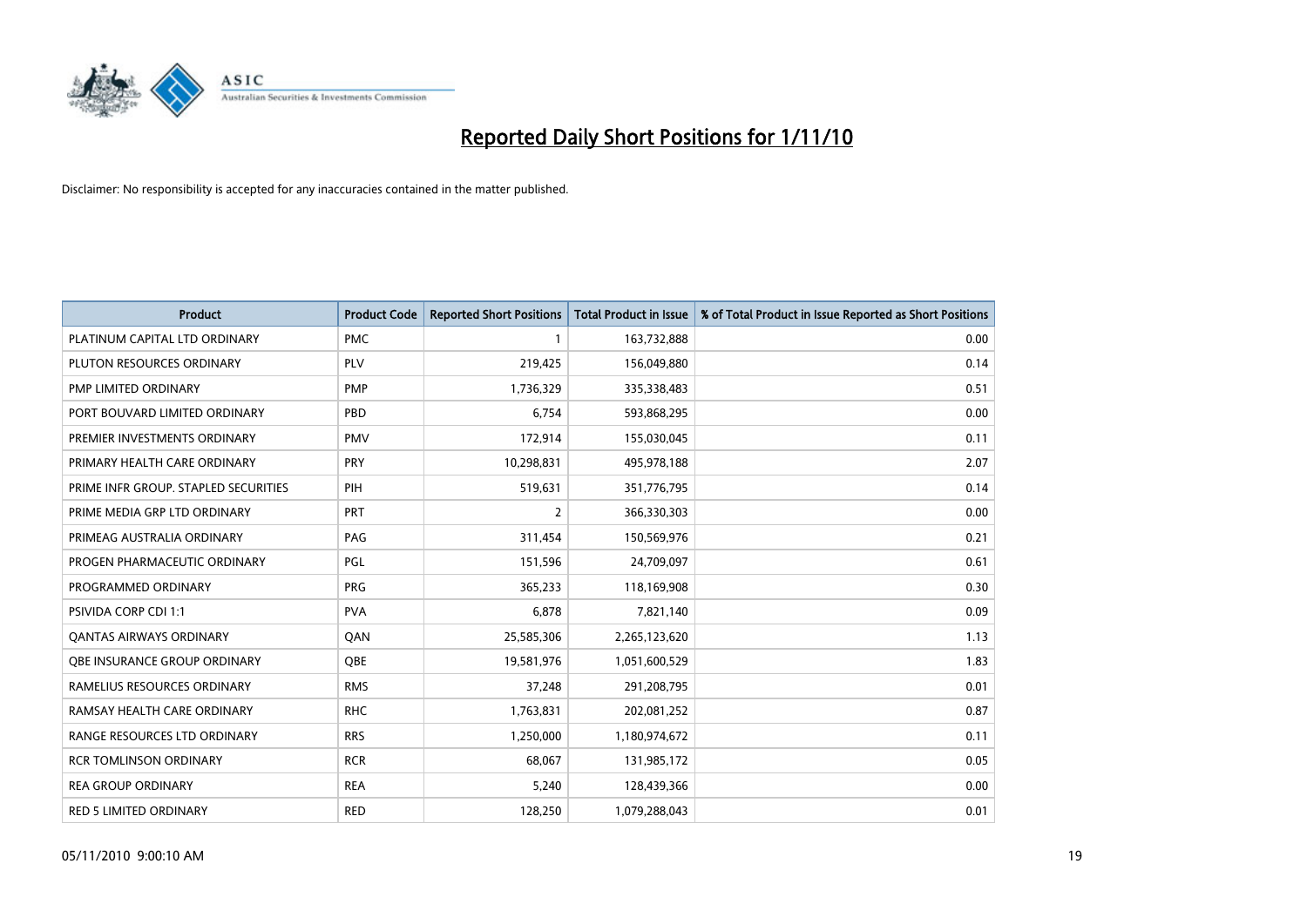

| <b>Product</b>                     | <b>Product Code</b> | <b>Reported Short Positions</b> | Total Product in Issue | % of Total Product in Issue Reported as Short Positions |
|------------------------------------|---------------------|---------------------------------|------------------------|---------------------------------------------------------|
| <b>RED FORK ENERGY ORDINARY</b>    | <b>RFE</b>          | 7,696                           | 139,535,000            | 0.01                                                    |
| REDFLEX HOLDINGS ORDINARY          | <b>RDF</b>          | 3,225                           | 110,345,599            | 0.00                                                    |
| REED RESOURCES LTD ORDINARY        | <b>RDR</b>          | 268,205                         | 192,271,768            | 0.14                                                    |
| REGIS RESOURCES ORDINARY           | <b>RRL</b>          | 336,669                         | 423,878,034            | 0.06                                                    |
| RESMED INC CDI 10:1                | <b>RMD</b>          | 10,222,189                      | 1,516,163,980          | 0.67                                                    |
| <b>RESOLUTE MINING ORDINARY</b>    | <b>RSG</b>          | 1,287,855                       | 451,380,935            | 0.29                                                    |
| RESOURCE EQUIP LTD ORDINARY        | <b>ROL</b>          | 181,000                         | 154,224,920            | 0.12                                                    |
| RESOURCE GENERATION ORDINARY       | <b>RES</b>          | 157,911                         | 182,680,530            | 0.09                                                    |
| REVERSE CORP LIMITED ORDINARY      | <b>REF</b>          | 25,141                          | 92,382,175             | 0.03                                                    |
| REX MINERALS LIMITED ORDINARY      | <b>RXM</b>          | 3,084                           | 132,199,460            | 0.00                                                    |
| RHG LIMITED ORDINARY               | <b>RHG</b>          | 13,020                          | 318,745,978            | 0.00                                                    |
| <b>RIDLEY CORPORATION ORDINARY</b> | <b>RIC</b>          | 53,937                          | 307,817,071            | 0.02                                                    |
| RIO TINTO LIMITED ORDINARY         | <b>RIO</b>          | 18,858,394                      | 435,758,720            | 4.29                                                    |
| <b>RIVERCITY MOTORWAY STAPLED</b>  | <b>RCY</b>          | 300,208                         | 957,010,115            | 0.03                                                    |
| RIVERSDALE MINING ORDINARY         | <b>RIV</b>          | 151,883                         | 236,033,688            | 0.06                                                    |
| ROC OIL COMPANY ORDINARY           | <b>ROC</b>          | 4,429,310                       | 713,154,560            | 0.61                                                    |
| SAI GLOBAL LIMITED ORDINARY        | SAI                 | 108,452                         | 197,884,916            | 0.05                                                    |
| SALMAT LIMITED ORDINARY            | <b>SLM</b>          | 78,195                          | 159,134,483            | 0.05                                                    |
| SAMSON OIL & GAS LTD ORDINARY      | SSN                 | 380,000                         | 1,664,588,164          | 0.02                                                    |
| SANDFIRE RESOURCES ORDINARY        | <b>SFR</b>          | 34,576                          | 131,734,760            | 0.02                                                    |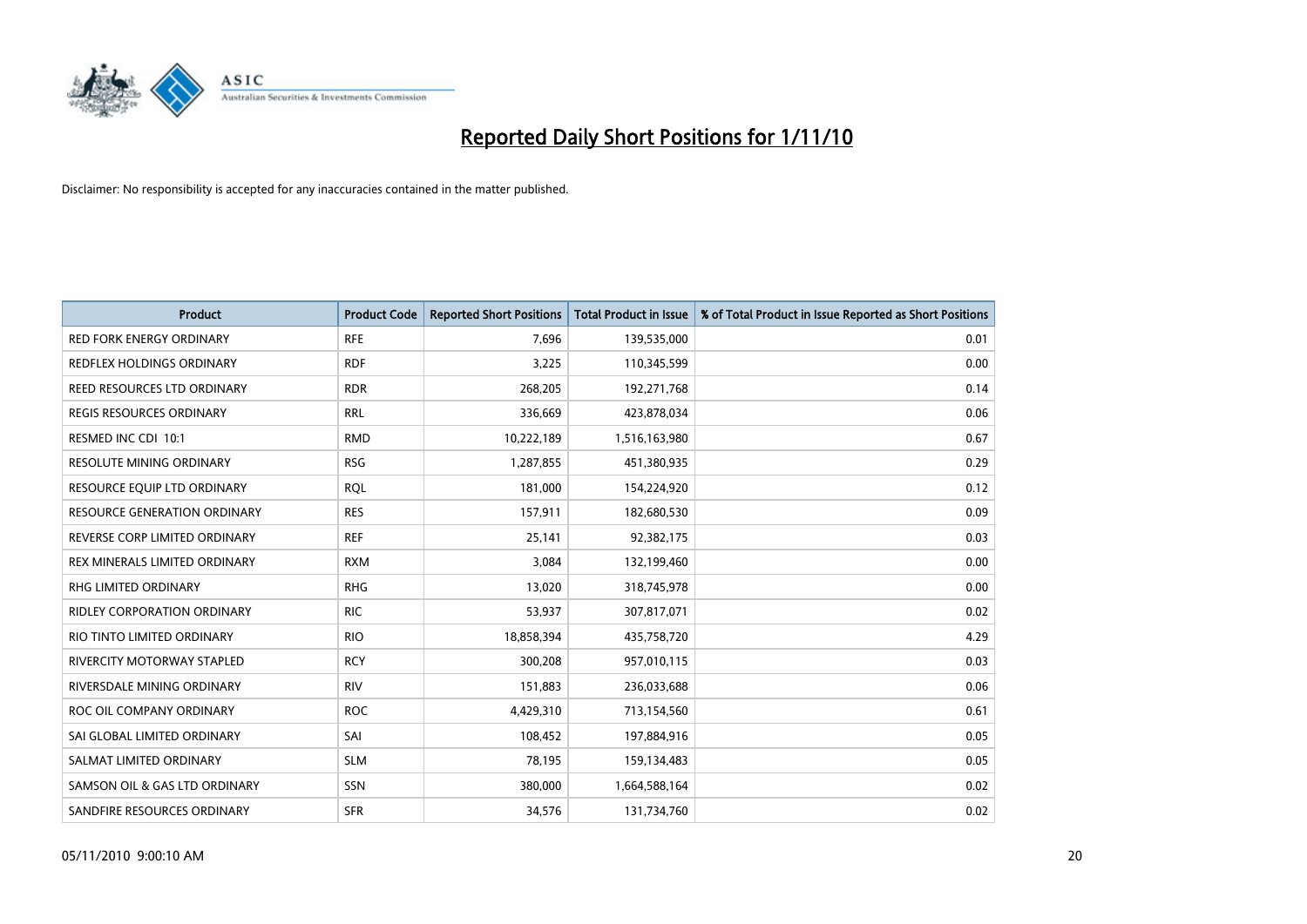

| <b>Product</b>                           | <b>Product Code</b> | <b>Reported Short Positions</b> | <b>Total Product in Issue</b> | % of Total Product in Issue Reported as Short Positions |
|------------------------------------------|---------------------|---------------------------------|-------------------------------|---------------------------------------------------------|
| <b>SANTOS LTD ORDINARY</b>               | <b>STO</b>          | 2,646,439                       | 834,058,037                   | 0.32                                                    |
| SARACEN MINERAL ORDINARY                 | SAR                 | 209,055                         | 492,151,415                   | 0.04                                                    |
| SEDGMAN LIMITED ORDINARY                 | <b>SDM</b>          | 157,752                         | 207,997,898                   | 0.07                                                    |
| SEEK LIMITED ORDINARY                    | <b>SEK</b>          | 4,173,326                       | 336,584,488                   | 1.23                                                    |
| SENETAS CORPORATION ORDINARY             | <b>SEN</b>          | 756,999                         | 461,522,263                   | 0.16                                                    |
| SERVCORP LIMITED ORDINARY                | SRV                 | 92,391                          | 98,440,807                    | 0.09                                                    |
| SERVICE STREAM ORDINARY                  | <b>SSM</b>          | 344,663                         | 283,418,867                   | 0.12                                                    |
| SEVEN GROUP HOLDINGS ORDINARY            | <b>SVW</b>          | 22,826                          | 305,410,281                   | 0.00                                                    |
| SIGMA PHARMACEUTICAL ORDINARY            | <b>SIP</b>          | 8,105,042                       | 1,178,626,572                 | 0.68                                                    |
| SIHAYO GOLD LIMITED ORDINARY             | <b>SIH</b>          | 14,490                          | 595,708,193                   | 0.00                                                    |
| SILEX SYSTEMS ORDINARY                   | <b>SLX</b>          | 193,146                         | 149,506,391                   | 0.11                                                    |
| SILVER LAKE RESOURCE ORDINARY            | <b>SLR</b>          | 71,766                          | 178,757,838                   | 0.04                                                    |
| SIMS METAL MGMT LTD ORDINARY             | SGM                 | 3,320,732                       | 204,675,998                   | 1.62                                                    |
| SINGAPORE TELECOMM. CHESS DEPOSITARY INT | SGT                 | 2,208,084                       | 389,173,075                   | 0.55                                                    |
| SKILLED GROUP LTD ORDINARY               | <b>SKE</b>          | 94,257                          | 190,738,408                   | 0.04                                                    |
| SKY CITY ENTERTAIN. ORDINARY             | <b>SKC</b>          | 12,596,002                      | 575,114,687                   | 2.19                                                    |
| <b>SKY NETWORK ORDINARY</b>              | <b>SKT</b>          | 1,269,140                       | 389,139,785                   | 0.33                                                    |
| SMS MANAGEMENT. ORDINARY                 | <b>SMX</b>          | 36,057                          | 67,661,358                    | 0.05                                                    |
| SONIC HEALTHCARE ORDINARY                | <b>SHL</b>          | 6,362,688                       | 388,429,875                   | 1.63                                                    |
| SP AUSNET STAPLED SECURITIES             | SPN                 | 7,597,311                       | 2,748,353,504                 | 0.27                                                    |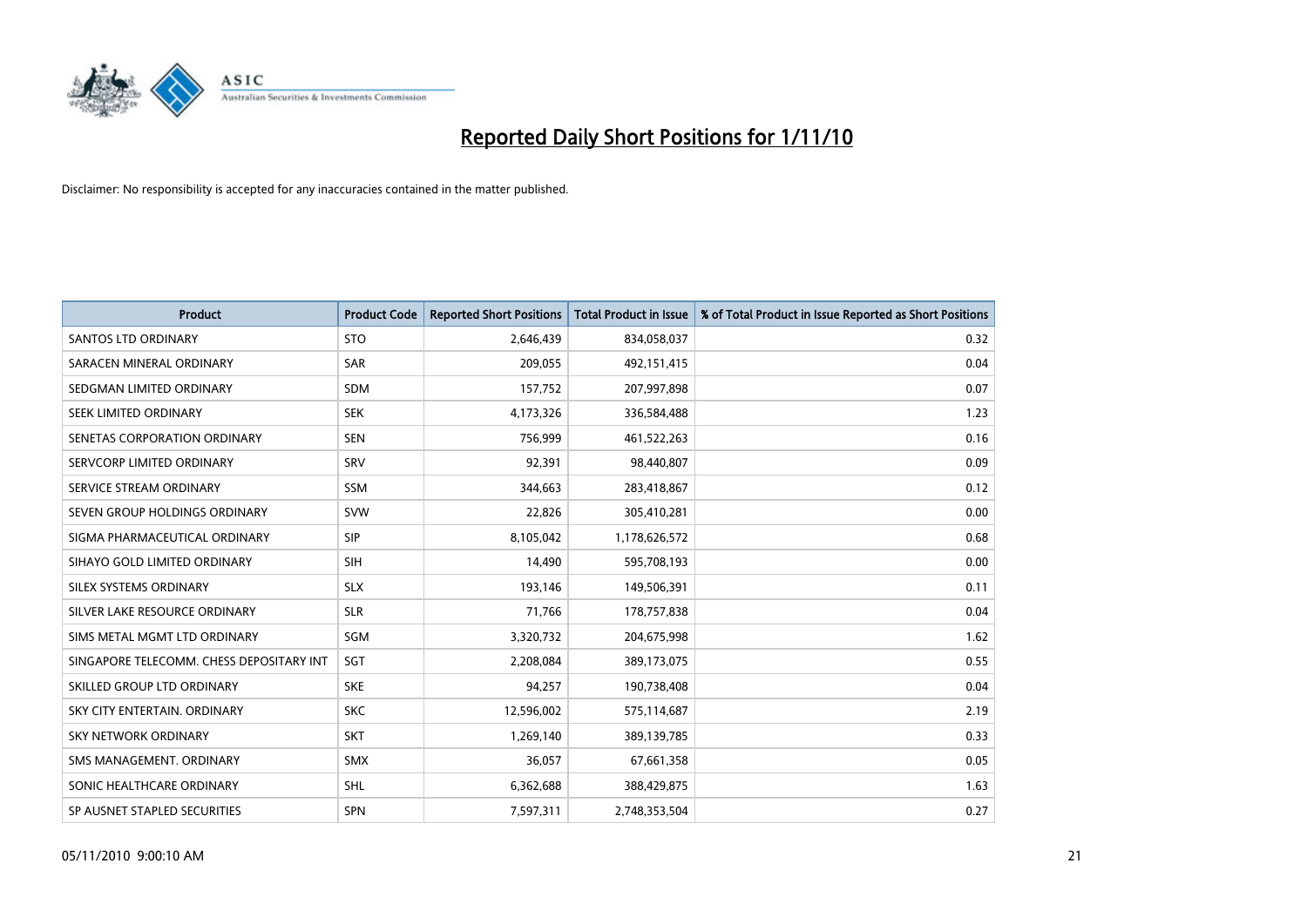

| <b>Product</b>                          | <b>Product Code</b> | <b>Reported Short Positions</b> | <b>Total Product in Issue</b> | % of Total Product in Issue Reported as Short Positions |
|-----------------------------------------|---------------------|---------------------------------|-------------------------------|---------------------------------------------------------|
| SPARK INFRASTRUCTURE STAPLED SECURITIES | SKI                 | 24,809,895                      | 1,326,734,264                 | 1.86                                                    |
| SPDR 200 FUND ETF UNITS                 | <b>STW</b>          | 13,084                          | 57,428,081                    | 0.02                                                    |
| SPECIALTY FASHION ORDINARY              | <b>SFH</b>          | 1,576,738                       | 190,964,693                   | 0.83                                                    |
| SPOTLESS GROUP LTD ORDINARY             | <b>SPT</b>          | 313,255                         | 261,070,153                   | 0.12                                                    |
| ST BARBARA LIMITED ORDINARY             | <b>SBM</b>          | 17,980,610                      | 1,953,668,407                 | 0.90                                                    |
| STAGING CONNECTIONS ORDINARY            | <b>STG</b>          | 2,917,189                       | 783,175,134                   | 0.37                                                    |
| STH AMERICAN COR LTD ORDINARY           | SAY                 | 9,200                           | 233,651,371                   | 0.00                                                    |
| STHN CROSS MEDIA ORDINARY               | SXL                 | 103,034                         | 378,827,750                   | 0.02                                                    |
| STOCKLAND UNITS/ORD STAPLED             | SGP                 | 12,008,620                      | 2,383,036,717                 | 0.49                                                    |
| STRAITS RESOURCES ORDINARY              | SRL                 | 4,910,017                       | 255,203,613                   | 1.92                                                    |
| STW COMMUNICATIONS ORDINARY             | SGN                 | 268,997                         | 364,310,964                   | 0.08                                                    |
| SUNCORP-METWAY, ORDINARY                | <b>SUN</b>          | 3,892,862                       | 1,281,390,524                 | 0.29                                                    |
| SUNDANCE RESOURCES ORDINARY             | <b>SDL</b>          | 14,931,496                      | 2,709,995,932                 | 0.55                                                    |
| SUNLAND GROUP LTD ORDINARY              | <b>SDG</b>          | 96,905                          | 251,107,692                   | 0.03                                                    |
| SUPER CHEAP AUTO GRP ORDINARY           | <b>SUL</b>          | 280,249                         | 128,702,619                   | 0.22                                                    |
| SWICK MINING ORDINARY                   | <b>SWK</b>          | 1,548                           | 236,724,970                   | 0.00                                                    |
| SYLVANIA RESOURCES ORDINARY             | <b>SLV</b>          | 50,499                          | 250,791,142                   | 0.02                                                    |
| SYMEX HOLDINGS ORDINARY                 | <b>SYM</b>          | 6,633                           | 125,037,628                   | 0.01                                                    |
| TABCORP HOLDINGS LTD ORDINARY           | <b>TAH</b>          | 3,122,596                       | 616,489,466                   | 0.48                                                    |
| TALENT2 INTERNATION ORDINARY            | <b>TWO</b>          | 7                               | 141,342,500                   | 0.00                                                    |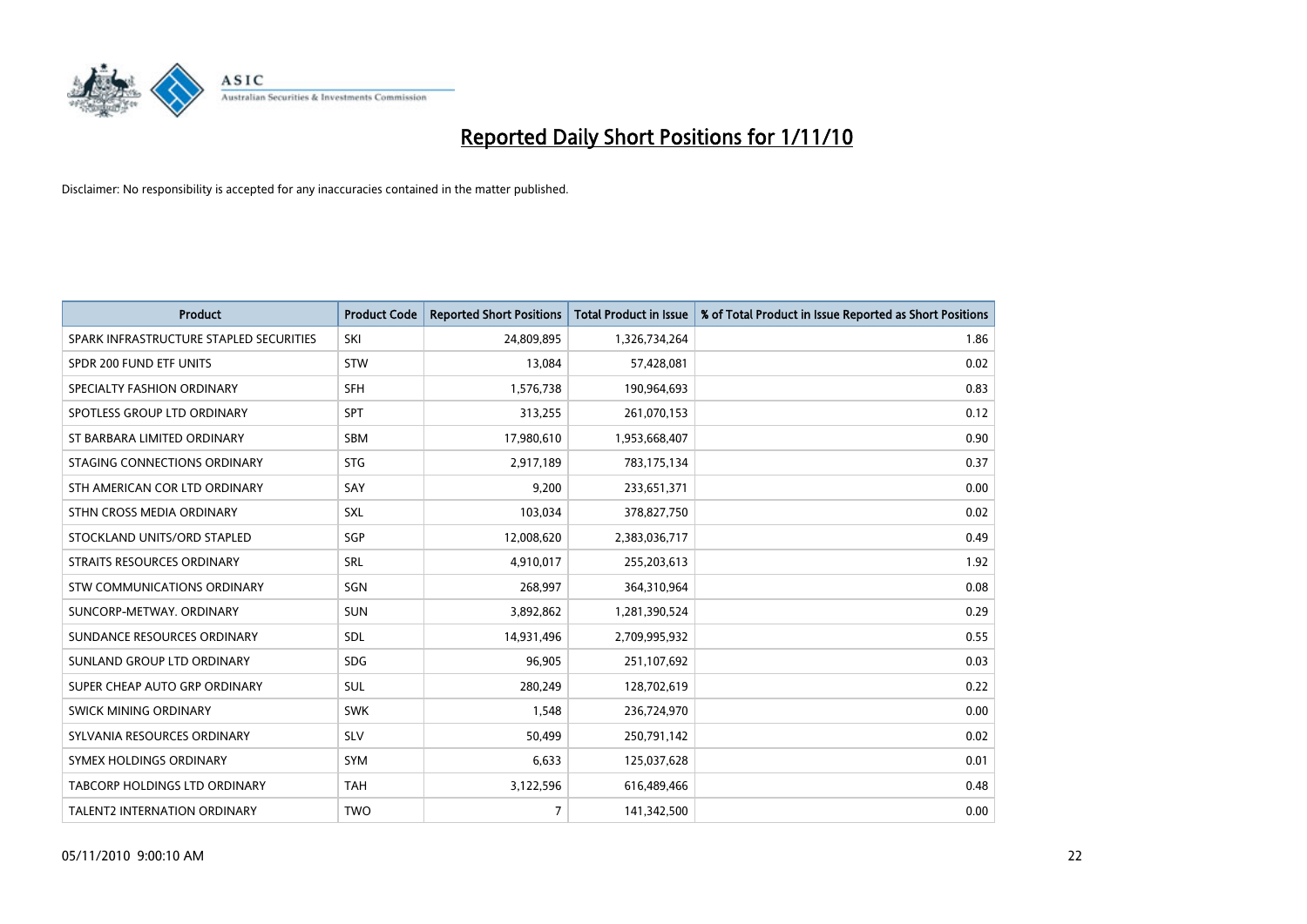

| <b>Product</b>                      | <b>Product Code</b> | <b>Reported Short Positions</b> | <b>Total Product in Issue</b> | % of Total Product in Issue Reported as Short Positions |
|-------------------------------------|---------------------|---------------------------------|-------------------------------|---------------------------------------------------------|
| <b>TALISMAN MINING ORDINARY</b>     | <b>TLM</b>          | 21,389                          | 110,051,483                   | 0.02                                                    |
| TAP OIL LIMITED ORDINARY            | <b>TAP</b>          | 2,514,802                       | 231,229,499                   | 1.08                                                    |
| TASSAL GROUP LIMITED ORDINARY       | <b>TGR</b>          | 3,077,891                       | 146,304,404                   | 2.09                                                    |
| TATTS GROUP LTD ORDINARY            | <b>TTS</b>          | 6,375,418                       | 1,300,888,465                 | 0.48                                                    |
| <b>TELECOM CORPORATION ORDINARY</b> | <b>TEL</b>          | 29,462,389                      | 1,924,367,932                 | 1.52                                                    |
| TELSTRA CORPORATION, ORDINARY       | <b>TLS</b>          | 7,570,850                       | 12,443,074,357                | 0.06                                                    |
| TEN NETWORK HOLDINGS ORDINARY       | <b>TEN</b>          | 7,388,226                       | 1,045,236,720                 | 0.72                                                    |
| TFS CORPORATION LTD ORDINARY        | <b>TFC</b>          | 63,054                          | 227,360,909                   | 0.02                                                    |
| THE REJECT SHOP ORDINARY            | <b>TRS</b>          | 36,555                          | 26,033,570                    | 0.14                                                    |
| THOR MINING PLC CHESS DEPOSITARY    | <b>THR</b>          | 2,307                           | 296,821,450                   | 0.00                                                    |
| THORN GROUP LIMITED ORDINARY        | <b>TGA</b>          | 2,361                           | 129,459,770                   | 0.00                                                    |
| THUNDELARRA EXPLOR, ORDINARY        | <b>THX</b>          | 6,028                           | 152,910,147                   | 0.00                                                    |
| <b>TIGER RESOURCES ORDINARY</b>     | <b>TGS</b>          | 163,189                         | 596,373,151                   | 0.03                                                    |
| TIMBERCORP LIMITED ORDINARY         | <b>TIM</b>          | 90.075                          | 352,071,429                   | 0.02                                                    |
| TISHMAN SPEYER UNITS                | <b>TSO</b>          | 64,785                          | 338,440,904                   | 0.02                                                    |
| TNG LIMITED ORDINARY                | <b>TNG</b>          | 4,321                           | 258,055,076                   | 0.00                                                    |
| TOLL HOLDINGS LTD ORDINARY          | <b>TOL</b>          | 12,544,119                      | 706,577,616                   | 1.76                                                    |
| TORO ENERGY LIMITED ORDINARY        | <b>TOE</b>          | 35,404                          | 964,936,676                   | 0.00                                                    |
| <b>TOWER AUSTRALIA ORDINARY</b>     | <b>TAL</b>          | 916,074                         | 415,928,881                   | 0.22                                                    |
| <b>TOWER LIMITED ORDINARY</b>       | <b>TWR</b>          | 689,519                         | 260,631,787                   | 0.26                                                    |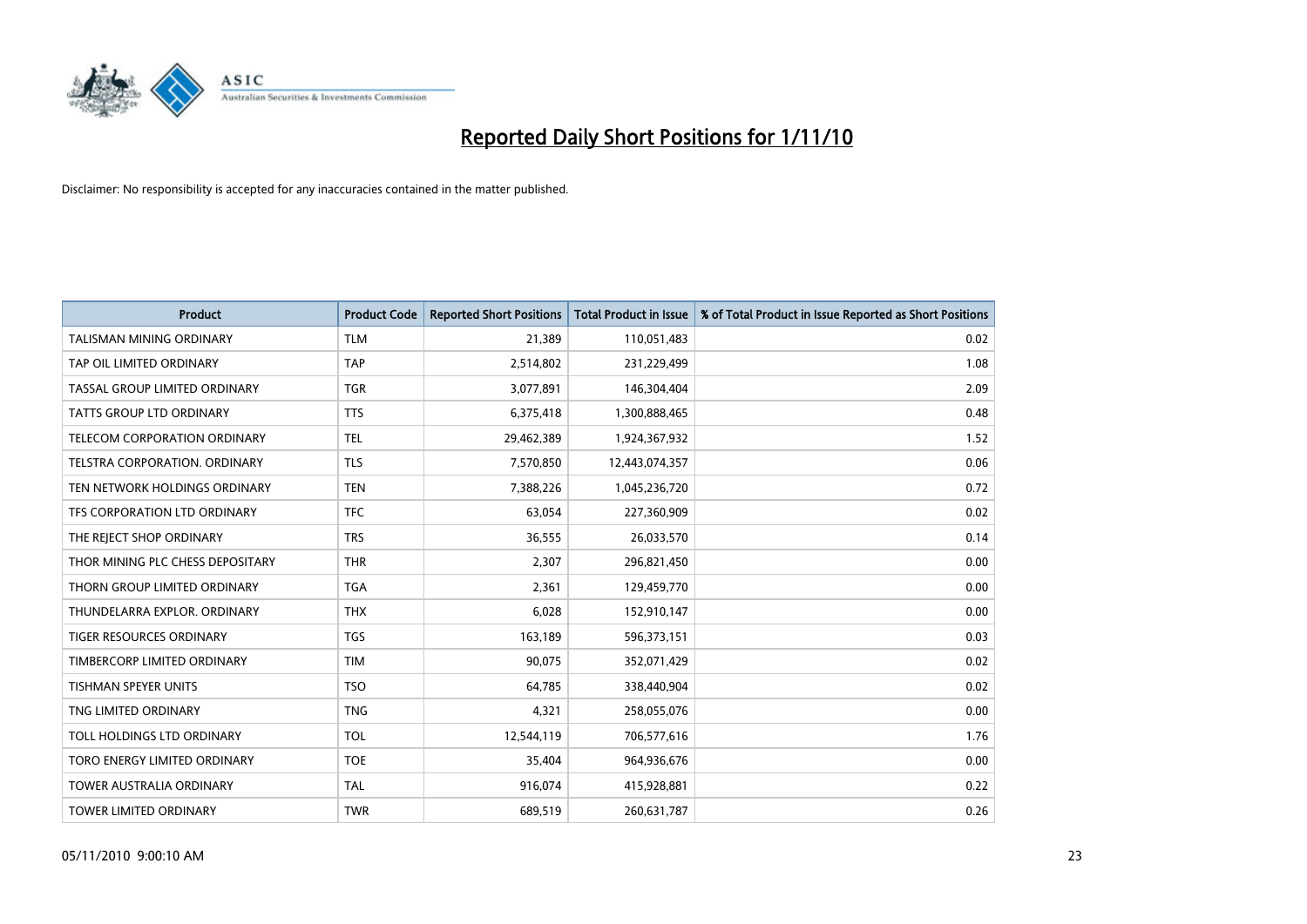

| <b>Product</b>                            | <b>Product Code</b> | <b>Reported Short Positions</b> | <b>Total Product in Issue</b> | % of Total Product in Issue Reported as Short Positions |
|-------------------------------------------|---------------------|---------------------------------|-------------------------------|---------------------------------------------------------|
| <b>TOX FREE SOLUTIONS ORDINARY</b>        | <b>TOX</b>          | 93.898                          | 91,765,500                    | 0.09                                                    |
| TPG TELECOM LIMITED ORDINARY              | <b>TPM</b>          | 2,414,752                       | 767,849,104                   | 0.30                                                    |
| TRANSFIELD SERV INFR STAPLED SECURITIES   | <b>TSI</b>          | 216,968                         | 434,862,971                   | 0.05                                                    |
| TRANSFIELD SERVICES ORDINARY              | <b>TSE</b>          | 3,794,020                       | 441,350,229                   | 0.85                                                    |
| TRANSPACIFIC INDUST, ORDINARY             | <b>TPI</b>          | 13,970,732                      | 960,638,735                   | 1.42                                                    |
| TRANSURBAN GROUP TRIPLE STAPLED SEC.      | <b>TCL</b>          | 5,498,478                       | 1,441,290,633                 | 0.38                                                    |
| TRINITY GROUP STAPLED SECURITIES          | <b>TCO</b>          | 3,419                           | 231,701,539                   | 0.00                                                    |
| TROY RESOURCES NL ORDINARY                | <b>TRY</b>          | 41.548                          | 87,474,323                    | 0.04                                                    |
| UGL LIMITED ORDINARY                      | UGL                 | 4,405,934                       | 166,028,705                   | 2.63                                                    |
| UNILIFE CORPORATION CDI 6:1               | <b>UNS</b>          | 61,505                          | 241,158,714                   | 0.02                                                    |
| UXC LIMITED ORDINARY                      | <b>UXC</b>          | 13,762                          | 305,789,718                   | 0.00                                                    |
| VALAD PROPERTY GROUP STAPLED US PROHIBIT. | <b>VPG</b>          | 5,376,660                       | 2,302,129,263                 | 0.22                                                    |
| <b>VDM GROUP LIMITED ORDINARY</b>         | <b>VMG</b>          | 11,116                          | 195,613,088                   | 0.01                                                    |
| <b>VENTURE MINERALS ORDINARY</b>          | <b>VMS</b>          | 6,500                           | 192,663,334                   | 0.00                                                    |
| <b>VILLAGE ROADSHOW LTD ORDINARY</b>      | <b>VRL</b>          | 682                             | 106,949,195                   | 0.00                                                    |
| VILLAGE ROADSHOW LTD 'A' CLASS PREFERENCE | <b>VRLPA</b>        | 19,557                          | 44,503,905                    | 0.04                                                    |
| VIRGIN BLUE HOLDINGS ORDINARY             | <b>VBA</b>          | 14,362,935                      | 2,209,126,568                 | 0.65                                                    |
| VISION GROUP HLDGS ORDINARY               | <b>VGH</b>          | 78,000                          | 72,771,187                    | 0.11                                                    |
| <b>VITA GROUP LTD ORDINARY</b>            | <b>VTG</b>          | 75,190                          | 142,499,800                   | 0.05                                                    |
| VITERRA INC CDI 1:1                       | <b>VTA</b>          | 4,177                           | 68,629,939                    | 0.01                                                    |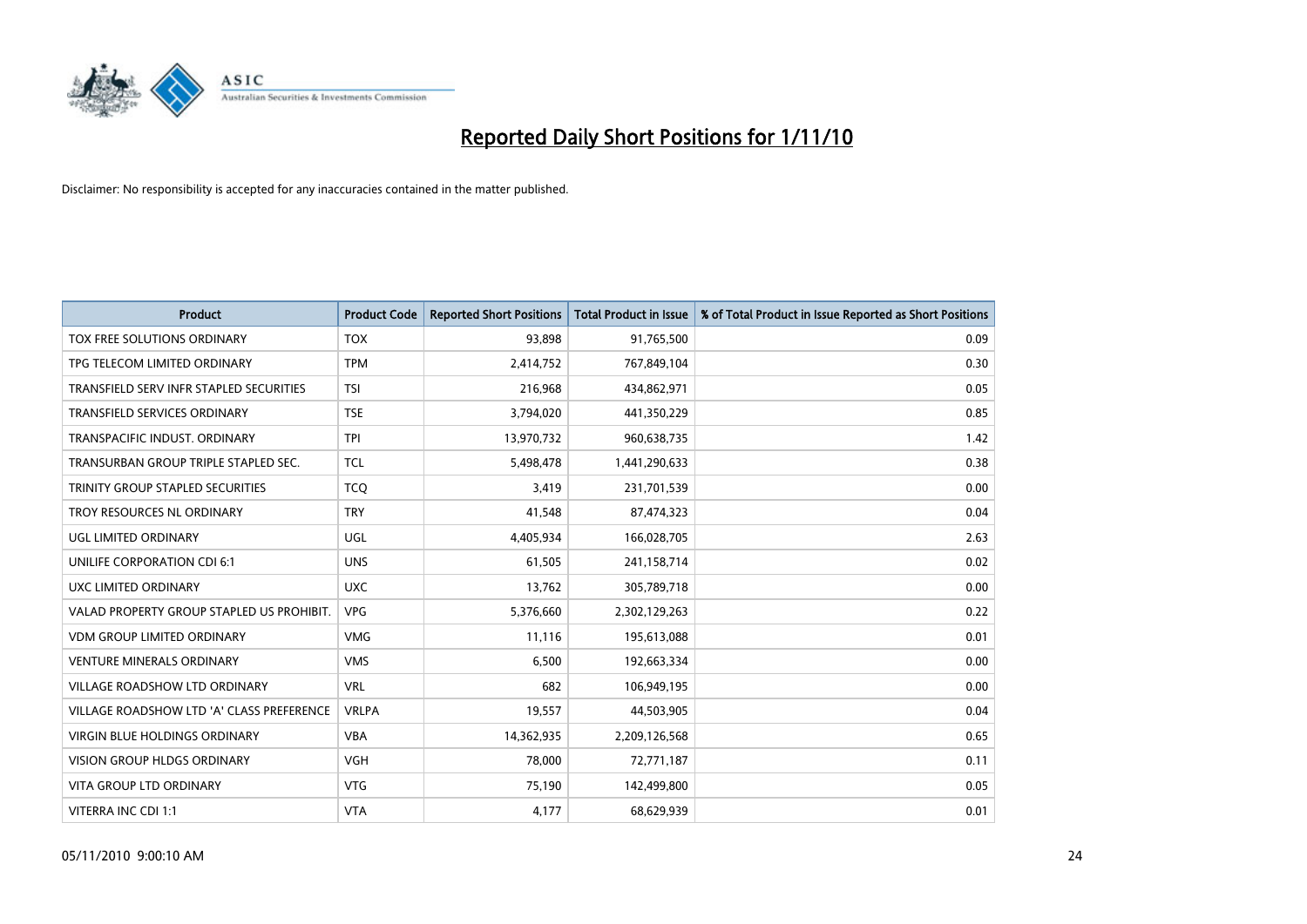

| <b>Product</b>                         | <b>Product Code</b> | <b>Reported Short Positions</b> | <b>Total Product in Issue</b> | % of Total Product in Issue Reported as Short Positions |
|----------------------------------------|---------------------|---------------------------------|-------------------------------|---------------------------------------------------------|
| VNGD ALL-WORLD EX-US CDI 1:1           | <b>VEU</b>          | 541                             | 458.668                       | 0.12                                                    |
| VNGD US TOTAL MARKET CDI 1:1           | <b>VTS</b>          | 703                             | 238,001                       | 0.30                                                    |
| <b>WAREHOUSE GROUP ORDINARY</b>        | <b>WHS</b>          | 302,724                         | 311,195,868                   | 0.10                                                    |
| WATPAC LIMITED ORDINARY                | <b>WTP</b>          | 7,535                           | 183,341,382                   | 0.00                                                    |
| <b>WDS LIMITED ORDINARY</b>            | <b>WDS</b>          | 26,548                          | 143,107,458                   | 0.02                                                    |
| WEBIET LIMITED ORDINARY                | <b>WEB</b>          | 102,499                         | 77,361,278                    | 0.14                                                    |
| <b>WESFARMERS LIMITED ORDINARY</b>     | <b>WES</b>          | 19,413,000                      | 1,005,175,944                 | 1.90                                                    |
| WESFARMERS LIMITED PARTIALLY PROTECTED | <b>WESN</b>         | 1,592,894                       | 151,896,218                   | 1.03                                                    |
| WEST AUSTRALIAN NEWS ORDINARY          | <b>WAN</b>          | 6,505,970                       | 219,668,970                   | 2.96                                                    |
| WESTERN AREAS NL ORDINARY              | <b>WSA</b>          | 7,715,831                       | 179,735,899                   | 4.29                                                    |
| WESTERN DESERT RES. ORDINARY           | <b>WDR</b>          | 948                             | 134,511,656                   | 0.00                                                    |
| WESTFIELD GROUP ORD/UNIT STAPLED SEC   | <b>WDC</b>          | 8,098,326                       | 2,307,773,663                 | 0.32                                                    |
| WESTPAC BANKING CORP ORDINARY          | <b>WBC</b>          | 19,301,140                      | 2,989,318,334                 | 0.62                                                    |
| WHITE ENERGY COMPANY ORDINARY          | <b>WEC</b>          | 10,587,207                      | 284,280,178                   | 3.72                                                    |
| WHITEHAVEN COAL ORDINARY               | <b>WHC</b>          | 196.889                         | 493,650,070                   | 0.04                                                    |
| WHK GROUP LIMITED ORDINARY             | <b>WHG</b>          | 34,194                          | 265,142,652                   | 0.01                                                    |
| WINDIMURRA VANADIUM ORDINARY           | <b>WVL</b>          | 163,685                         | 154,278,674                   | 0.11                                                    |
| WOODSIDE PETROLEUM ORDINARY            | <b>WPL</b>          | 1,763,718                       | 783,401,631                   | 0.20                                                    |
| WOOLWORTHS LIMITED ORDINARY            | <b>WOW</b>          | 4,495,416                       | 1,212,286,953                 | 0.35                                                    |
| WORLEYPARSONS LTD ORDINARY             | <b>WOR</b>          | 3,783,982                       | 239,821,772                   | 1.56                                                    |